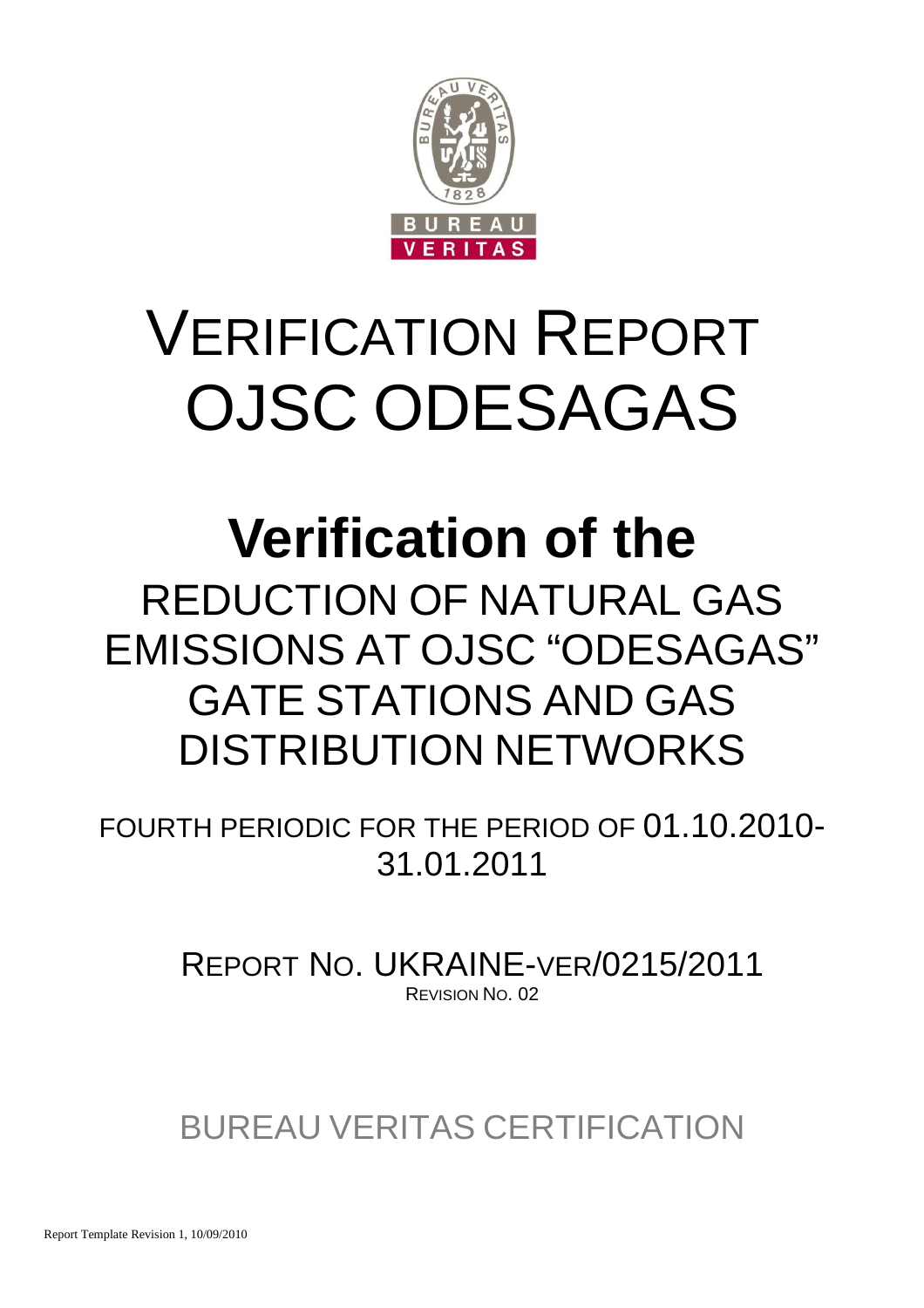

#### VERIFICATION REPORT

| Date of first issue:                                                                                                         | Organizational unit:                                                                                                                                                                                                                                                                                                                                                                                                                                                                                                                                                                                                                                                            |                                                                                          |
|------------------------------------------------------------------------------------------------------------------------------|---------------------------------------------------------------------------------------------------------------------------------------------------------------------------------------------------------------------------------------------------------------------------------------------------------------------------------------------------------------------------------------------------------------------------------------------------------------------------------------------------------------------------------------------------------------------------------------------------------------------------------------------------------------------------------|------------------------------------------------------------------------------------------|
| 19.02.2011                                                                                                                   | <b>Bureau Veritas Certification</b><br><b>Holding SAS</b>                                                                                                                                                                                                                                                                                                                                                                                                                                                                                                                                                                                                                       |                                                                                          |
| Client:<br>OJSC "Odesagas"                                                                                                   | Client ref.:<br>Vitaliy Gerasymenko                                                                                                                                                                                                                                                                                                                                                                                                                                                                                                                                                                                                                                             |                                                                                          |
| Summary:                                                                                                                     | Bureau Veritas Certification has made the 4 <sup>th</sup> periodic for the period of 01.10.2010-31.01.2011 verification of<br>the "Reduction of natural gas emissions at OJSC "Odesagas" gate stations and gas distribution networks"<br>implemented in Odesa city and region, Ukraine, and applying the JI specific approach, on the basis of<br>UNFCCC criteria for the JI, as well as criteria given to provide for consistent project operations, monitoring and<br>reporting. UNFCCC criteria refer to Article 6 of the Kyoto Protocol, the JI rules and modalities and the<br>subsequent decisions by the JI Supervisory Committee, as well as the host country criteria. |                                                                                          |
| was conducted using Bureau Veritas Certification internal procedures.                                                        | The verification scope is defined as a periodic independent review and ex post determination by the Accredited<br>Entity of the monitored reductions in GHG emissions during defined verification period, and consisted of the<br>following three phases: i) desk review of the project design and the baseline and monitoring plan; ii) follow-up<br>interviews with project stakeholders; iii) resolution of outstanding issues and the issuance of the final<br>verification report and opinion. The overall verification, from Contract Review to Verification Report & Opinion,                                                                                            |                                                                                          |
| Actions Requests (CR, CAR and FAR), presented in Appendix A.                                                                 | The first output of the verification process is a list of Clarification, Corrective Actions Requests, Forward                                                                                                                                                                                                                                                                                                                                                                                                                                                                                                                                                                   |                                                                                          |
|                                                                                                                              | In summary, Bureau Veritas Certification confirms that the project is implemented as per determined changes.                                                                                                                                                                                                                                                                                                                                                                                                                                                                                                                                                                    |                                                                                          |
| Installed equipment being essential for generating emission reduction runs reliably and is calibrated<br>equivalents.)       | appropriately. The monitoring system is in place and the project is ready to generate GHG emission<br>reductions. The GHG emission reduction is calculated without material misstatements, and the ERUs issued<br>totalize 154 102 tons of CO2eq for the monitoring period from 01/10/2010 to 31/01/2011 (from 01/10/2010<br>to 31/12/2010: 115 263 t CO2 equivalents, from 01/01/2011 to 31/01/2011: 38 839 t CO2<br>Our opinion relates to the project's GHG emissions and resulting GHG emission reductions reported and<br>related to the approved project baseline and monitoring, and its associated documents.                                                           |                                                                                          |
| Report No.:<br>Subject Group:<br>UKRAINE-ver/0215/2011<br>Jl                                                                 |                                                                                                                                                                                                                                                                                                                                                                                                                                                                                                                                                                                                                                                                                 |                                                                                          |
| Project title:<br>"Reduction of natural gas emissions at<br>OJSC "Odesagas" gate stations and gas<br>distribution networks " |                                                                                                                                                                                                                                                                                                                                                                                                                                                                                                                                                                                                                                                                                 |                                                                                          |
| Work carried out by:<br>Team Leader, Lead verifier:<br>Team Member, verifier:                                                | Oleg Skoblyk<br>Kateryna Zinevych                                                                                                                                                                                                                                                                                                                                                                                                                                                                                                                                                                                                                                               |                                                                                          |
| Work reviewed by:                                                                                                            |                                                                                                                                                                                                                                                                                                                                                                                                                                                                                                                                                                                                                                                                                 |                                                                                          |
| Ivan Sokolov - Internal Technical Reviewer<br>Work approved by:<br>Flavio Gomes - Operations                                 | $\bowtie$<br>Veritas Certification<br>Aanagereve<br>Limited distribution                                                                                                                                                                                                                                                                                                                                                                                                                                                                                                                                                                                                        | No distribution without permission from the<br>Client or responsible organizational unit |

1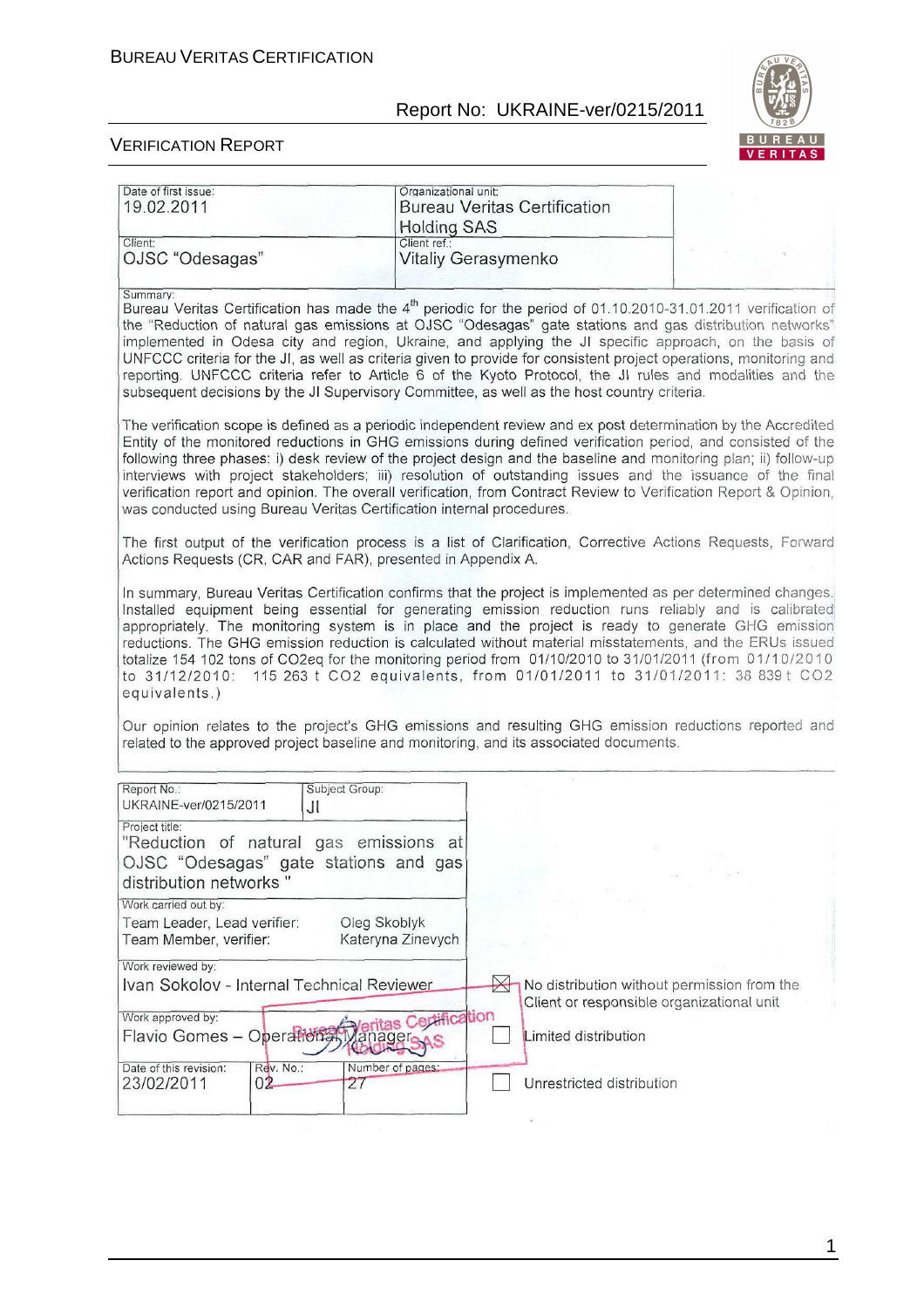

#### VERIFICATION REPORT

# **Abbreviations**

| <b>AIE</b>      | <b>Accredited Independent Entity</b>                  |
|-----------------|-------------------------------------------------------|
| <b>BVCH</b>     | <b>Bureau Veritas Certification Holding SAS</b>       |
| <b>CAR</b>      | <b>Corrective Action Request</b>                      |
| <b>CGDP</b>     | <b>Cabinet Gas-Distribution Posts</b>                 |
| CL.             | <b>Clarification Request</b>                          |
| CO <sub>2</sub> | <b>Carbon Dioxide</b>                                 |
| ERU             | <b>Emission Reduction Unit</b>                        |
| <b>FAR</b>      | <b>Forward Action Request</b>                         |
| <b>GHG</b>      | Green House Gas(es)                                   |
| GDP             | <b>Gas-Distribution Posts</b>                         |
| <b>IETA</b>     | <b>International Emissions Trading Association</b>    |
| JI              | Joint Implementation                                  |
| <b>JISC</b>     | <b>JI Supervisory Committee</b>                       |
| MoV             | <b>Means of Verification</b>                          |
| MP.             | <b>Monitoring Plan</b>                                |
| <b>OJSC</b>     | Open Joint Stock Company                              |
| <b>PCF</b>      | Prototype Carbon Fund                                 |
| <b>PDD</b>      | <b>Project Design Document</b>                        |
| <b>UNFCCC</b>   | United Nations Framework Convention on Climate Change |
|                 |                                                       |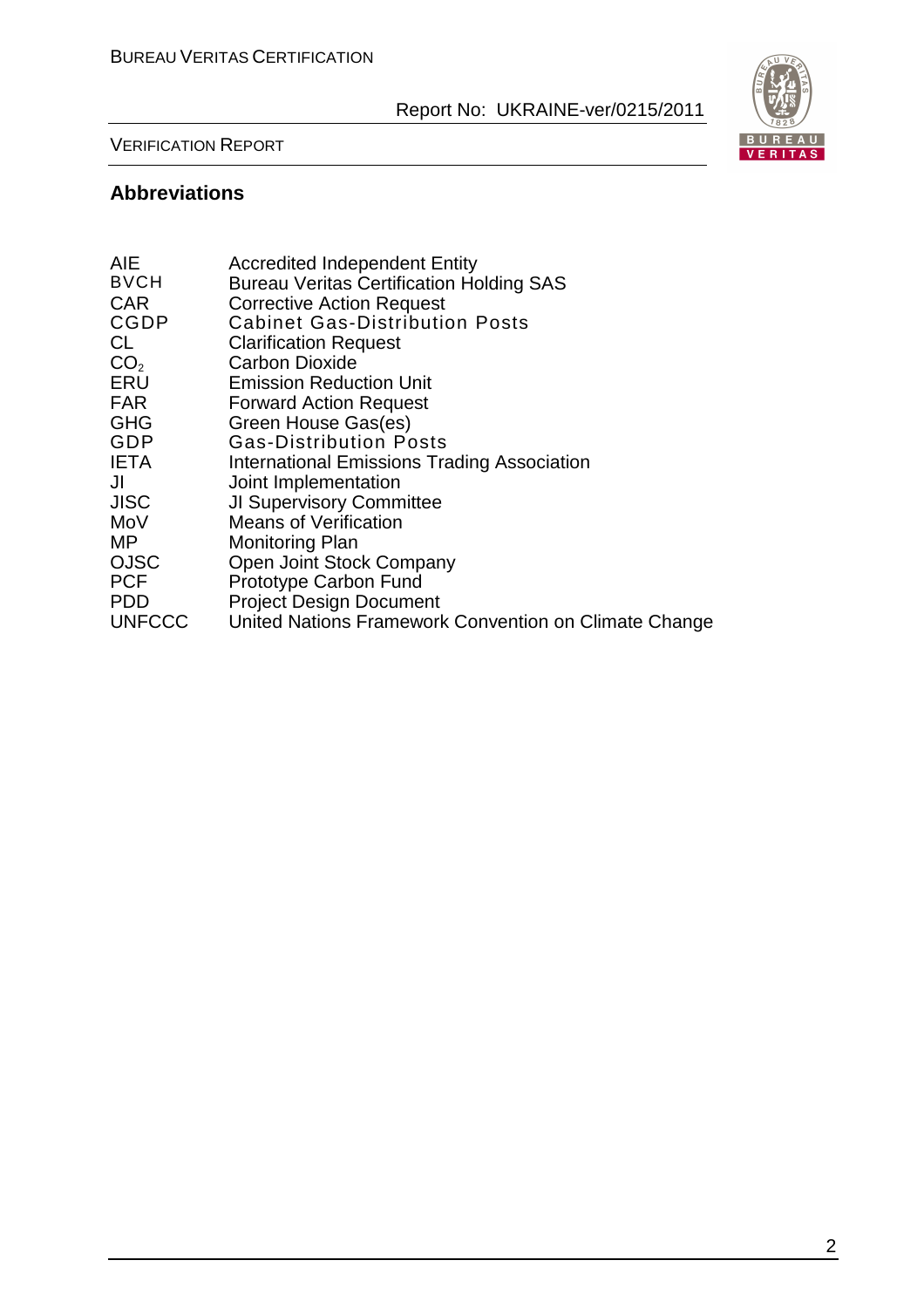



VERIFICATION REPORT

# **Table of Contents Page 2018**

| $\mathbf{1}$ |                                                                              |                |
|--------------|------------------------------------------------------------------------------|----------------|
| 1.1          | Objective                                                                    | $\overline{4}$ |
| 1.2          | Scope                                                                        | $\overline{4}$ |
| 1.3          | <b>Verification Team</b>                                                     | $\overline{4}$ |
| 2            |                                                                              |                |
| 2.1          | <b>Review of Documents</b>                                                   | 5              |
| 2.2          | Follow-up Interviews                                                         | 6              |
| 2.3          | Resolution of Clarification, Corrective and Forward Action<br>Requests       | 6              |
| 3            |                                                                              |                |
| 3.1          | Project approval by Parties involved (90-91)                                 | $\overline{7}$ |
| 3.2          | Project implementation (92-93)                                               | $\tau$         |
| 3.3          | Compliance of the monitoring plan with the monitoring<br>methodology (94-98) | 10             |
| 3.4          | Revision of monitoring plan (99-100)                                         | 10             |
| 3.5          | Data management (101)                                                        | 10             |
| 3.6          | Verification regarding programmes of activities (102-110)                    | 12             |
| 4            |                                                                              |                |
| 5            |                                                                              |                |
|              | APPENDIX A: COMPANY PROJECT VERIFICATION PROTOCOL                            |                |
|              | APPENDIX B: VERIFICATION TEAM                                                | 25             |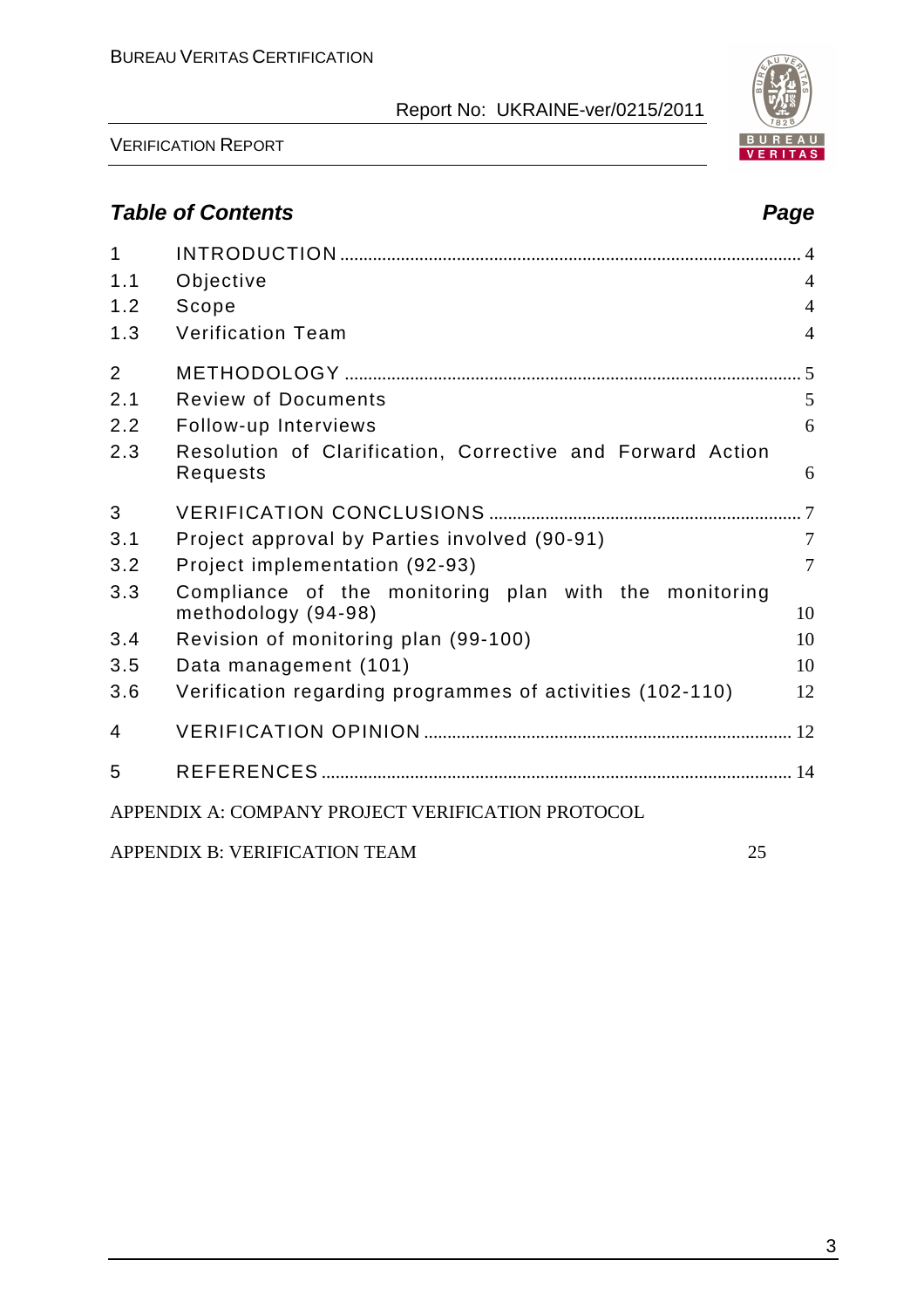

VERIFICATION REPORT

# **1 INTRODUCTION**

OJSC Odesagas has commissioned Bureau Veritas Certification Holding SAS to verify the emissions reductions of its JI project "Reduction of natural gas emissions at OJSC "Odesagas" gate stations and gas distribution networks" in Odessa city and Odessa region, Ukraine.

This report summarizes the findings of the verification of the project, performed on the basis of UNFCCC criteria, as well as criteria given to provide for consistent project operations, monitoring and reporting.

# **1.1 Objective**

Verification is the periodic independent review and ex post determination by the Accredited Independent Entity of the monitored reductions in GHG emissions during defined verification period.

The objective of verification can be divided in Initial Verification and Periodic Verification.

UNFCCC criteria refer to Article 6 of the Kyoto Protocol, the JI rules and modalities and the subsequent decisions by the JI Supervisory Committee, as well as the host country criteria.

# **1.2 Scope**

The verification scope is defined as an independent and objective review of the project design document, the project's baseline study and monitoring plan and other relevant documents. The information in these documents is reviewed against Kyoto Protocol requirements, UNFCCC rules and associated interpretations.

The verification is not meant to provide any consulting towards the Client. However, stated requests for clarifications and/or corrective actions may provide input for improvement of the project monitoring towards reductions in the GHG emissions.

# **1.3 Verification Team**

The verification team consists of the following personnel:

Oleg Skoblyk Bureau Veritas Certification Team Leader, Climate Change Lead Verifier

Kateryna Zinevych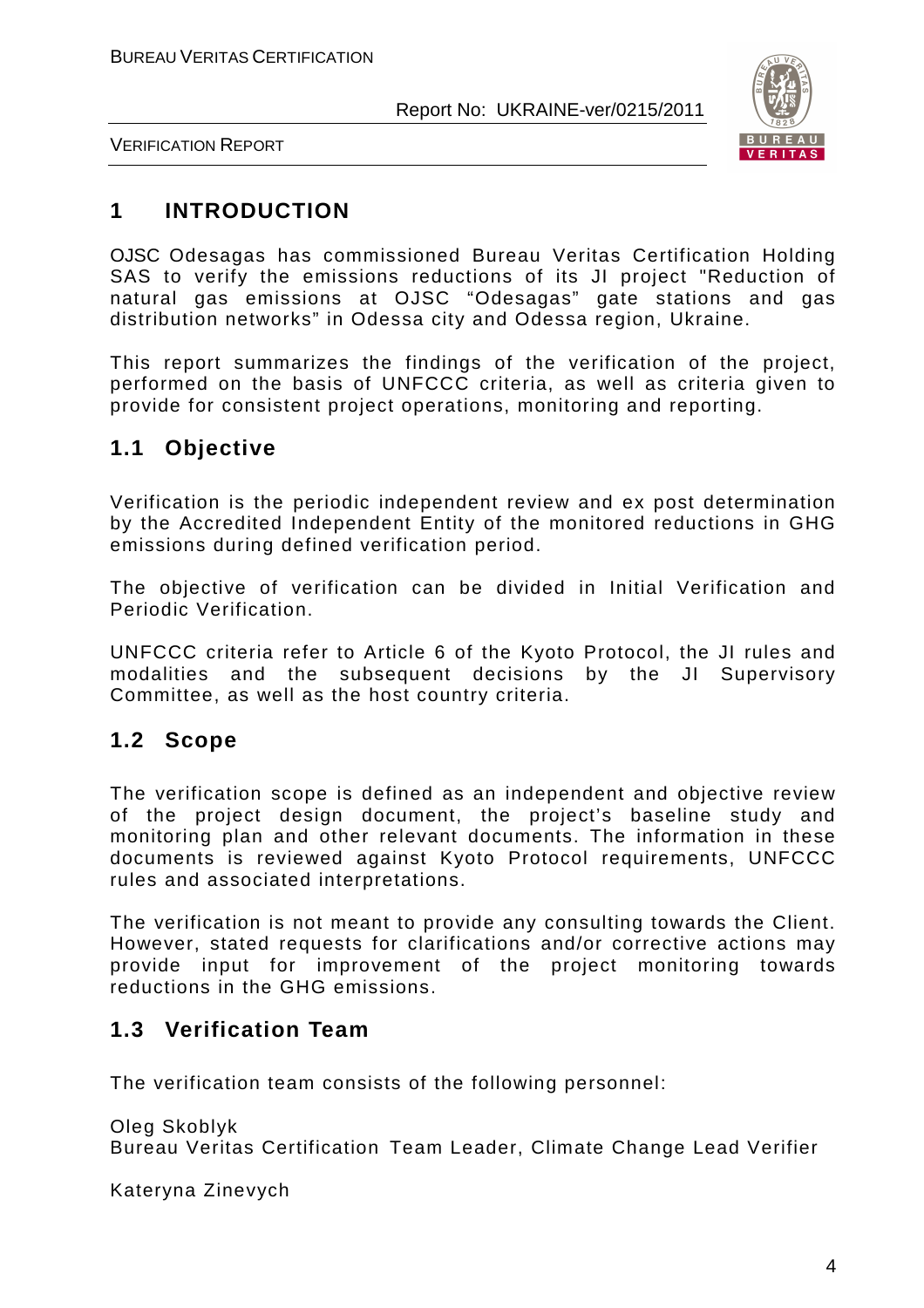

VERIFICATION REPORT

Bureau Veritas Certification Climate Change Verifier

This verification report was reviewed by:

Ivan Sokolov Bureau Veritas Certification, Internal Technical Reviewer

# **2 METHODOLOGY**

The overall verification, from Contract Review to Verification Report & Opinion, was conducted using Bureau Veritas Certification internal procedures.

In order to ensure transparency, a verification protocol was customized for the project, according to the version 01 of the Joint Implementation Determination and Verification Manual, issued by the Joint Implementation Supervisory Committee at its 19 meeting on 04/12/2009. The protocol shows, in a transparent manner, criteria (requirements), means of verification and the results from verifying the identified criteria. The verification protocol serves the following purposes:

- It organizes, details and clarifies the requirements a JI project is expected to meet;
- It ensures a transparent verification process where the verifier will document how a particular requirement has been verified and the result of the verification.

The completed determination protocol is enclosed in Appendix A to this report.

# **2.1 Review of Documents**

The Monitoring Report (MR) version 1 submitted by OJSC Odesagas and additional background documents related to the project design and baseline, i.e. country Law, Project Design Document (PDD), Approved CDM methodology (if applicable) and/or Guidance on criteria for baseline setting and monitoring, Host party criteria, Kyoto Protocol, Clarifications on Verification Requirements to be Checked by an Accredited Independent Entity were reviewed.

After the procedure of Internal Technical Review PP had to correct MR and issued new version 02 as of 23/02/2011, which caused issuance of the new revision of Verification report as of 2<sup>nd</sup> dated 23/02/2011.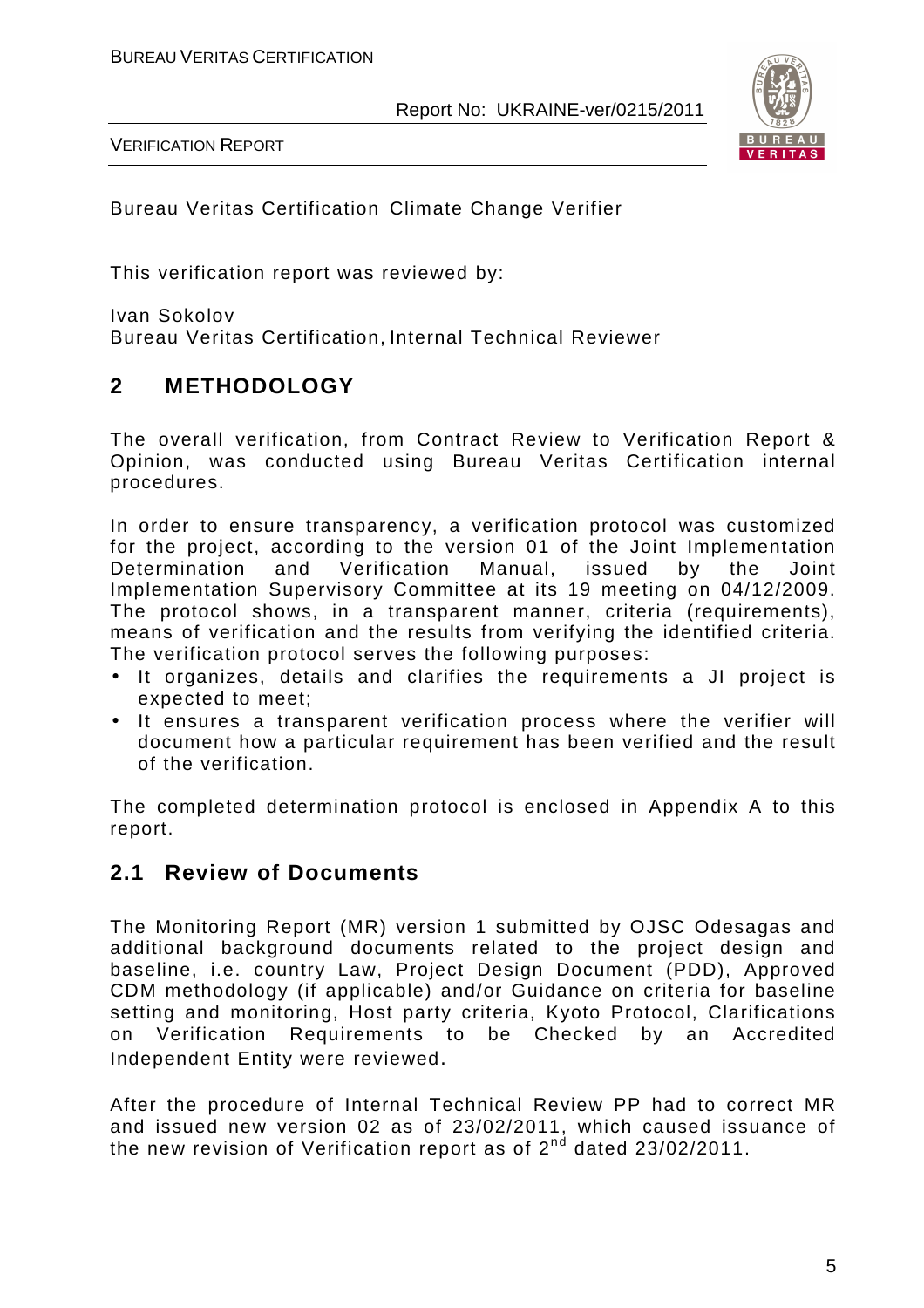

VERIFICATION REPORT

The verification findings presented in this report relate to the project as described in the PDD version 06 and Project Monitoring Report version 02.

# **2.2 Follow-up Interviews**

On 15/02/2011 Bureau Veritas Certification performed on-site interviews with project stakeholders to confirm selected information and to resolve issues identified in the document review. Representatives of OJSC Odesagas were interviewed (see References). The main topics of the interviews are summarized in Table 1.

| <b>Interviewed organization</b> | <b>Interview topics</b>                       |  |  |  |  |  |
|---------------------------------|-----------------------------------------------|--|--|--|--|--|
| <b>OJSC Odesagas</b>            | Organizational structure.                     |  |  |  |  |  |
|                                 | Responsibilities and authorities.             |  |  |  |  |  |
|                                 | Training of personnel.                        |  |  |  |  |  |
|                                 | Quality management procedures and technology. |  |  |  |  |  |
|                                 | Implementation of equipment (records).        |  |  |  |  |  |
|                                 | Metering equipment control.                   |  |  |  |  |  |
|                                 | Metering record keeping system, database.     |  |  |  |  |  |
|                                 | Social impacts.                               |  |  |  |  |  |
|                                 | Environmental impacts.                        |  |  |  |  |  |
| Consultant:                     | Baseline methodology.                         |  |  |  |  |  |
| <b>ITI Biotekhnika UAAN</b>     | Monitoring plan.                              |  |  |  |  |  |
|                                 | Monitoring report.                            |  |  |  |  |  |
|                                 | Deviations from PDD.                          |  |  |  |  |  |

#### **Table 1 Interview topics**

# **2.3 Resolution of Clarification, Corrective and Forward Action Requests**

The objective of this phase of the verification is to raise the requests for corrective actions and clarification and any other outstanding issues that needed to be clarified for Bureau Veritas Certification positive conclusion on the GHG emission reduction calculation.

If the Verification Team, in assessing the monitoring report and supporting documents, identifies issues that need to be corrected, clarified or improved with regard to the monitoring requirements, it should raise these issues and inform the project participants of these issues in the form of: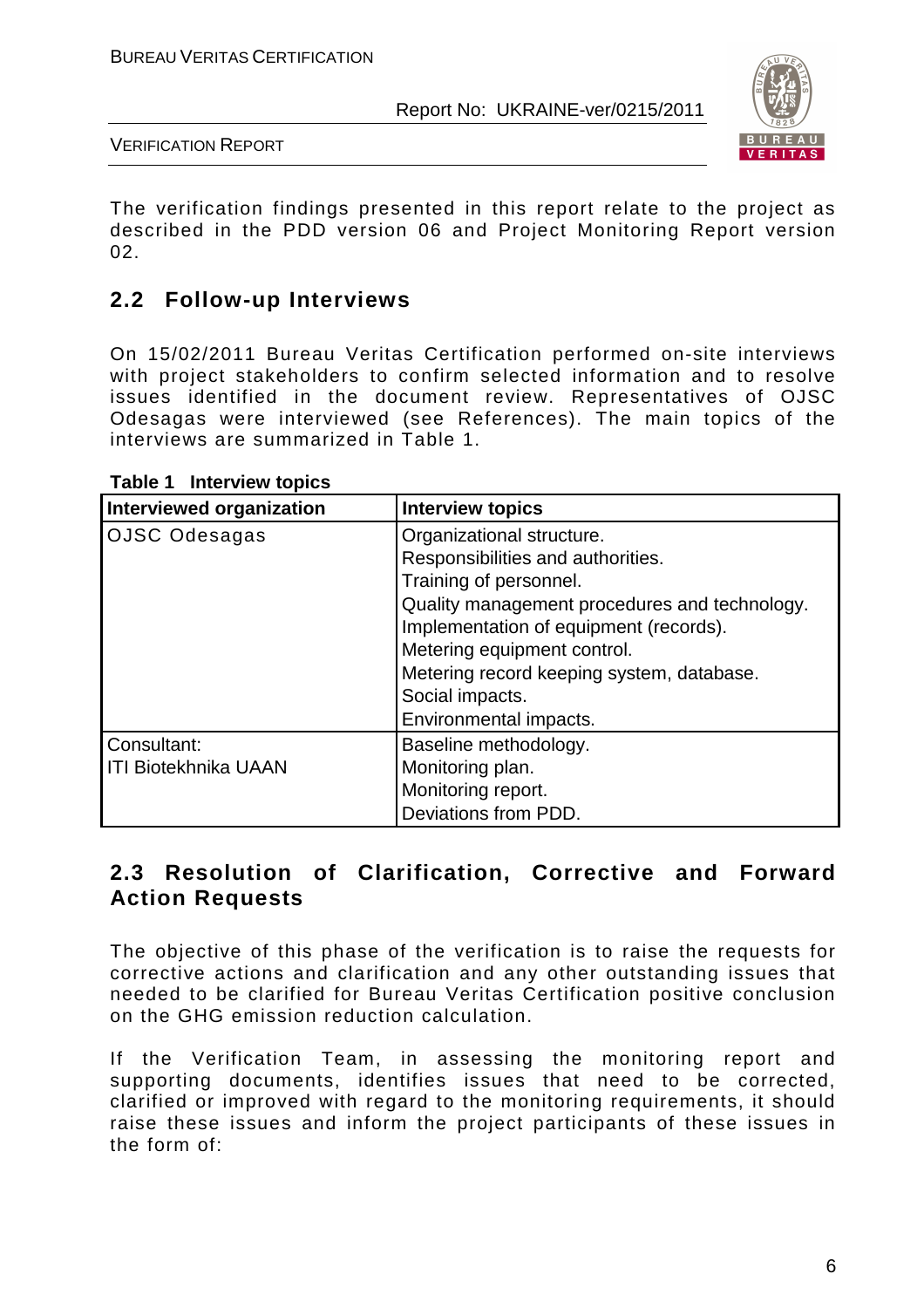

VERIFICATION REPORT

(a) Corrective action request (CAR), requesting the project participants to correct a mistake that is not in accordance with the monitoring plan;

(b) Clarification request (CL), requesting the project participants to provide additional information for the AIE to assess compliance with the monitoring plan;

(c) Forward action request (FAR), informing the project participants of an issue, relating to the monitoring that needs to be reviewed during the next verification period.

To guarantee the transparency of the verification process, the concerns raised are documented in more detail in the verification protocol in Appendix A.

# **3 VERIFICATION CONCLUSIONS**

In the following sections, the conclusions of the verification are stated.

The findings from the desk review of the original monitoring documents and the findings from interviews during the follow up visit are described in the Verification Protocol in Appendix A.

The Clarification, Corrective and Forward Action Requests are stated, where applicable, in the following sections and are further documented in the Verification Protocol in Appendix A. The verification of the Project resulted in 1 Corrective Action Request.

The number between brackets at the end of each section corresponds to the DVM paragraph.

# **3.1 Project approval by Parties involved (90-91)**

Written project approval by Ukraine and Denmark has been issued by the NFP of that Party when submitting the first verification report to the secretariat for publication in accordance with paragraph 38 of the JI guidelines, at the latest. (see Reference)

The abovementioned written approval is unconditional.

# **3.2 Project implementation (92-93)**

OJSC Odesagas is the company uniting gas supply facilities of 26 districts in Odessa region and gas supply facility in Odessa, and providing natural gas transportation and supply to industrial and domestic consumers.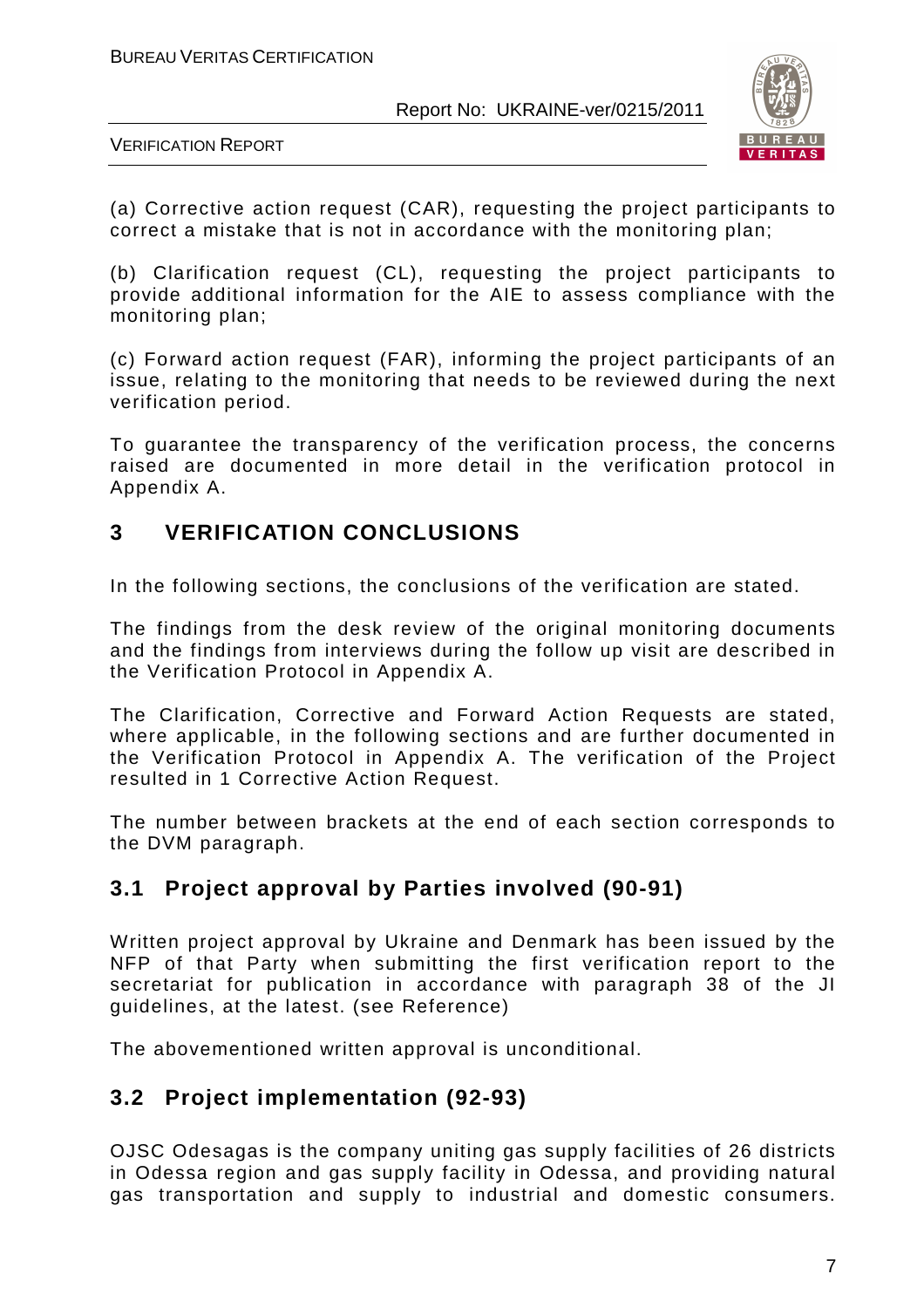

VERIFICATION REPORT

OJSC Odesagas controls 1917 gas-distribution posts and cabinet gasdistribution posts, among them 1851 (GDP, CGDP) are the OJSC Odesagas property. The structure of current gas transport rates does not include depreciation and investment needs of gas distribution enterprises, which does not ensure receipt of funds for performance of necessary repair works and modernization of gas networks, purchase of appropriate engineering equipment and components, and also results in increase of natural gas leakage at the objects of OJSC Odesagas.

The main goal of the project is reduction of natural gas leakages in gas distribution posts and in cabinet gas distribution posts, which will result in reduction of methane emissions into the air, which is a greenhouse gas. The main sources of leakage are junctions of the elements of gasdistribution posts and cabinet gas-distribution posts. Many connecting parts of GDP and CGDP require repair in the result of quick wear of compactor elements. Within the scope of the project for repair of GDP and CGDP equipment, for the purpose of leakage elimination, modern compacting materials will be used, replacing service and repair practice based on rubberized asbestos fabric and rubber gaskets, and compacting padding made of cotton fiber with fat soakage and asbestos graphite filler, which results in additional methane leakage, which is a greenhouse gas.

The project activity includes:

- Implementation of purposeful examination and technical maintenance  $\overline{PETM}$ ) of gas-distribution posts and cabinet gas-distribution posts  $\overline{P}$ modern and economically most efficient practice, which allows not only detection of leaking areas, but also determination of leakage volume (i.e., potential volume of gas leakage reduction. This is a key information for substantiation of types of repair and priority choice of its objects, which is important under short financing for elimination of all leakages. This activity will include purchase and calibration of modern measuring equipment, appropriate training of employees, development of monitoring map with the list of all equipment components to be regularly examined, creation of leakage data collection and storage system, and implementation of internal audit and quality system for elimination and accounting of methane leakage.
- Detection and measurement of leakage: monitoring system of leakages, including eliminated leakages (repaired equipment components) will be exercised on a regular basis (once in four days or once in a week, depending on the type of equipment) by specially trained personnel. Each component will be checked according to the monitoring map, and detected leakage will be duly marked with individual number; gas leakage volumes will be measured and registered in the database.
- Elimination of all detected leakages: repair of leaking junctions of GDP and CGDP elements within the scope of this project will vary from replacement of gaskets and wedge plugs, use of new sealants or compacting materials, to capital repair and replacement of safety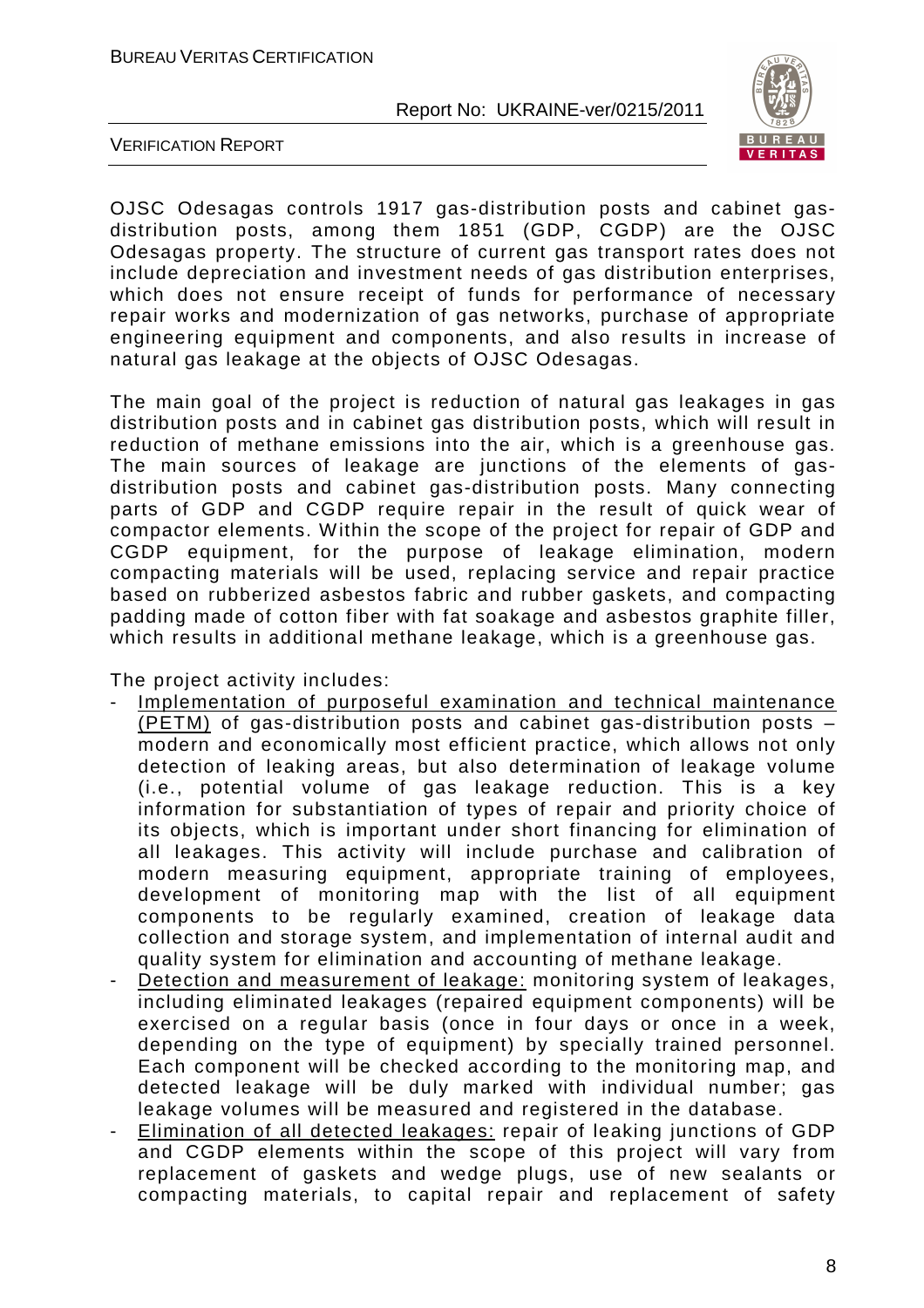

VERIFICATION REPORT

valves of pressure regulators, piston rods, installation of natural gas gauges. Repaired GDP and CGDP equipment components will be regularly checked as a part of a standard monitoring program (see above) to make sure they have not become the source of leakage again.

Duration of the project is not limited, as PETM, monitoring and leakage elimination programs are aimed to become a part of work of OJSC Odesagas. Reduction of emissions equivalent to CO2 is stated for period of crediting 18 years according to modality and Joint Implementation Procedures.

OJSC "Odesagas" made reconstruction and packaging of gas equipment on 208 gas-distributing posts (GDP) and cabinet gas-distributing posts (CGDP) since April till June of the 2010 year. The list of objects, which were repaired (packaged) and gas leakages were made before and after reconstruction, is in the Annex 1 to the preceding Monitoring Report. There are not new reconstructions (packaging) оf GDP (CGDP) gas equipment during current monitoring period (sins October 2010 to January 2011).

The project activity for current monitoring period is further accomplishment of purposeful examination and technical maintenance (PETM) of all GDP (CGDP) gas equipment, switch was reconstructed (packaged) during all JI project operation time (for all JI project operation time was repaired gas equipment on 1010 GDP (CGDP).

Repaired during 2005-2010 years GDP (CGDP) gas equipment will be regularly checked as a part of a standard monitoring program to make sure they have not become the source of leakage again.

According to Monitoring Plan in PDD version 06 the regular repairs оf the components are done once per year, technical maintenance – once per half year.

Methane leakage volumes received in the result of measurements on the repairing GDP (CGDP) gas equipment are not exceeding the methane leakage volumes, which was measured after the first repair of equipment.

The implementation status of the project is fully operational during the whole monitoring period, which is 01/10/2010 – 31/01/2011.

JI project is implemented at gas-distribution stations of OJSC Odesagas, included to the project.

During 4 months October 2010 – January 2011 no new objects were reconstructed and pressurized.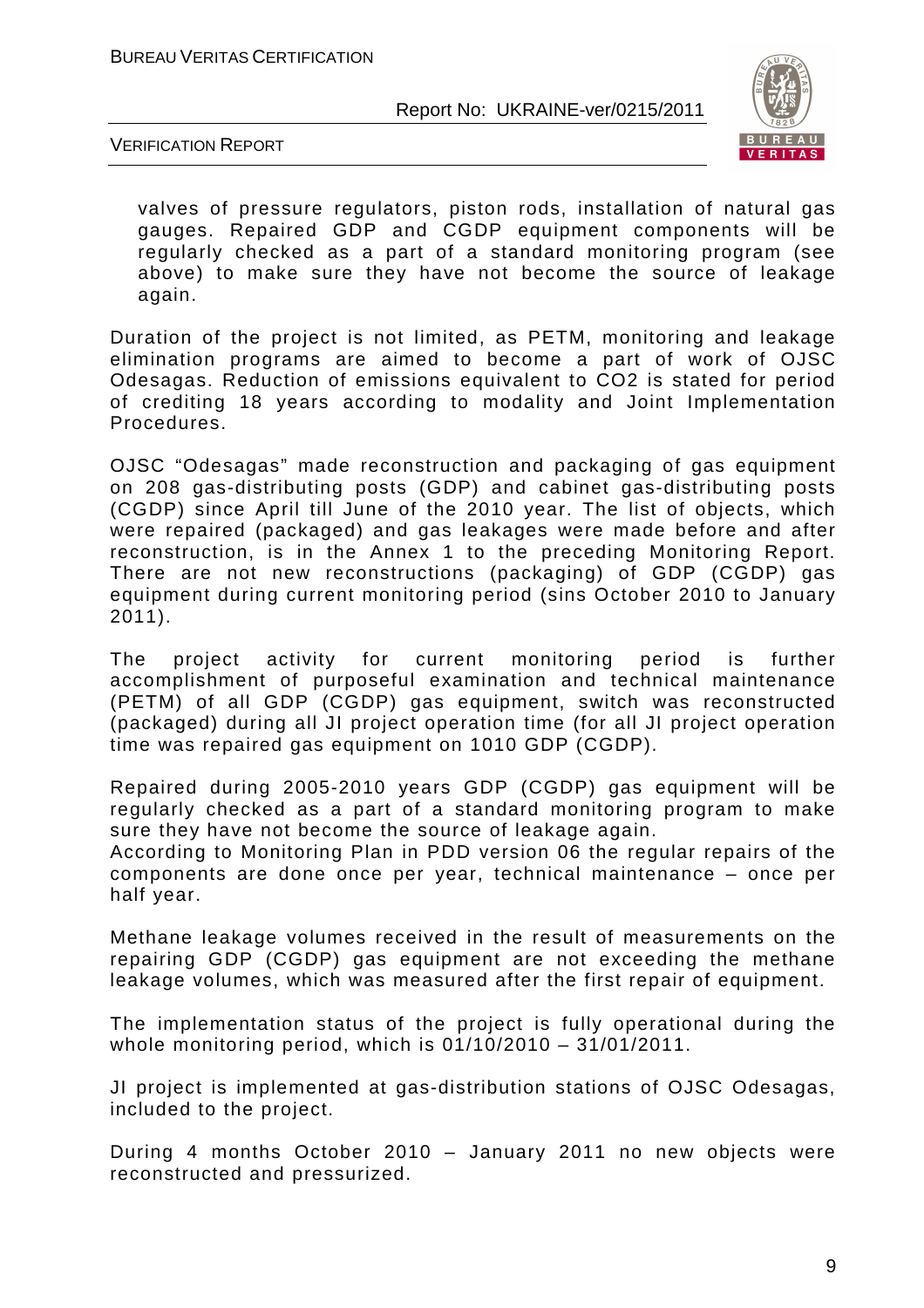

VERIFICATION REPORT

# **3.3 Compliance of the monitoring plan with the monitoring methodology (94-98)**

The monitoring occurred in accordance with the monitoring plan included in the PDD regarding which the determination has been deemed final and is so listed on the UNFCCC JI website.

For calculating the emission reductions or enhancements of net removals, key factors, influencing the baseline emissions or net removals and the activity level of the project and the emissions or removals as well as risks associated with the project were taken into account, as appropriate.

Data sources used for calculating emission reductions or enhancements of net removals are clearly identified, reliable and transparent.

Emission factors, including default emission factors, are selected by carefully balancing accuracy and reasonableness, and appropriately justified of the choice.

The calculation of emission reductions or enhancements of net removals is based on conservative assumptions and the most plausible scenarios in a transparent manner.

# **3.4 Revision of monitoring plan (99-100)**

Not applicable.

# **3.5 Data management (101)**

The control and monitoring system is divided into three main parts:

1) Measurement of methane leakages before reconstruction (hermtization) of gas-distributing point

2) Measurement of methane leakages after reconstruction (hermtization) of gas-distributing point

3) Archiving and processing of obtained results

For measurement of natural gas leakage volumes it was decided to apply method on the basis of "Calibrated bag" technology described in Approved methodology of baseline AM0023 "Reduction of natural gas leakages from compressors and shut-off stations". One of problem of this methodology application is complication of accounting of fitting (applied for measurement) volume and initial volume of air in the course of calculation of volume of the gas received by the bag.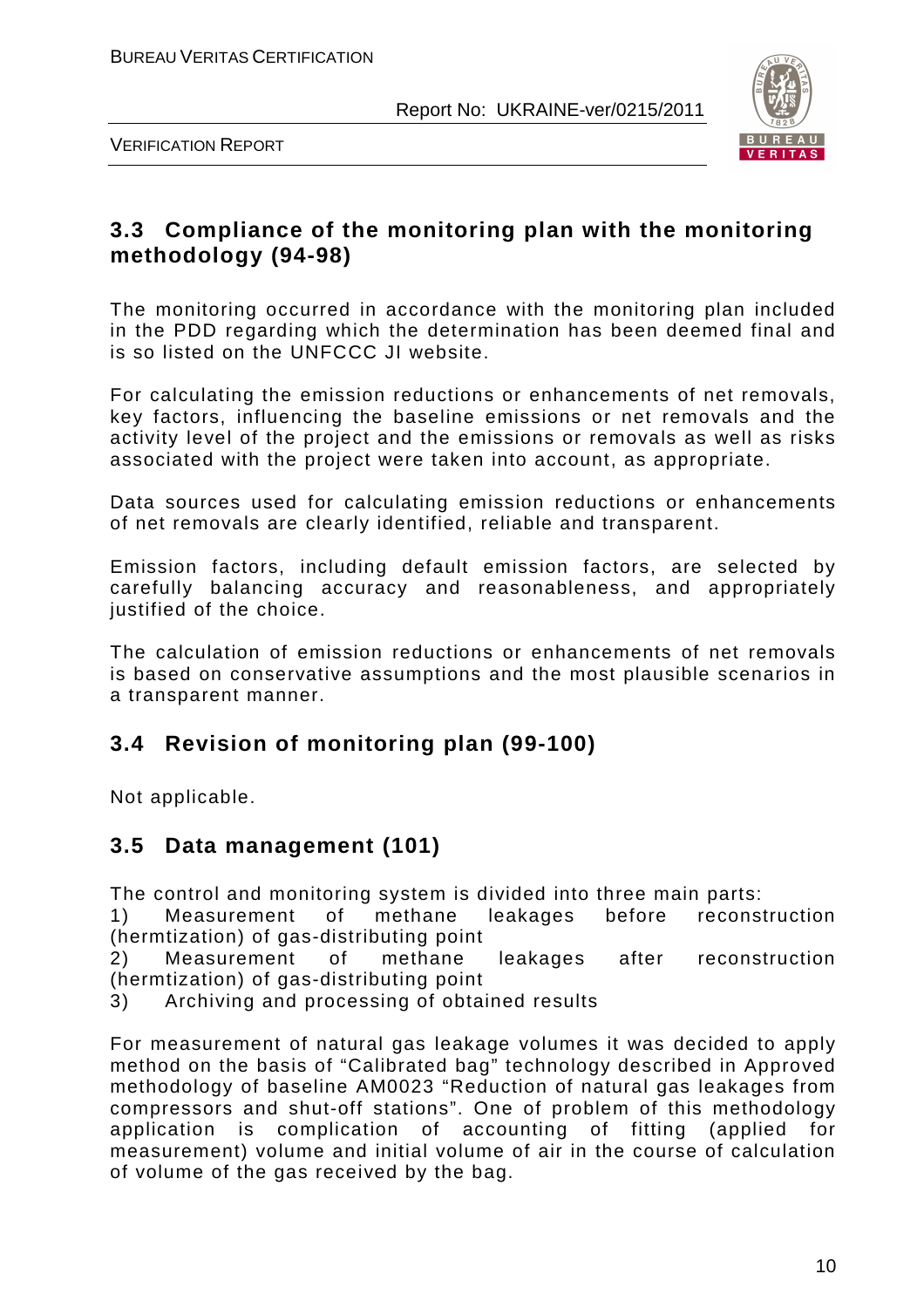

VERIFICATION REPORT

In order to ensure successful implementation of a project and the credibility and verifiability of the emissions reductions achieved, the project must have a well-defined management and operational system. Systems of administration, management and control of OJSC Odesagas are organized in accordance with the laws of Ukraine. The audit team knows the laws required for project implementation. The team has been provided with equipment descriptions and technological instructions. Operational instructions are in place. Inspection schedules are duly agreed as provided for by requirements of the law of Ukraine.

#### **Third parties involved**

SE "Analitgas-Service" is authorized to conduct of verification and calibration of the measurement devices.

#### **Operational team**

Coordination of work of all departments and services of OJSC Odesagas concerning project implementation is done by specially created Working team. The structure of Working team is shown on the Picture 3.



Pic. 3 Structure of Working team

Sergiy Oleksandrovych Stryzhak and Lyudmyla Andriyivna Kulbida are responsible for collection of all information provided for by monitoring plan, and for making all necessary settlements. Archiving of all received information in the result of measurements and settlements is done under guidance of Kateryna Sergiyivna Burova. The head of working team (Nataliya Genadiyivna Orlova) on the basis of received information determines plan of measures under the Project and scope of resources required. Technical maintenance of the Project is carried out by Dmytro Moyseyovych Oks and Yevgen Viktorovych Kurkin. Control of data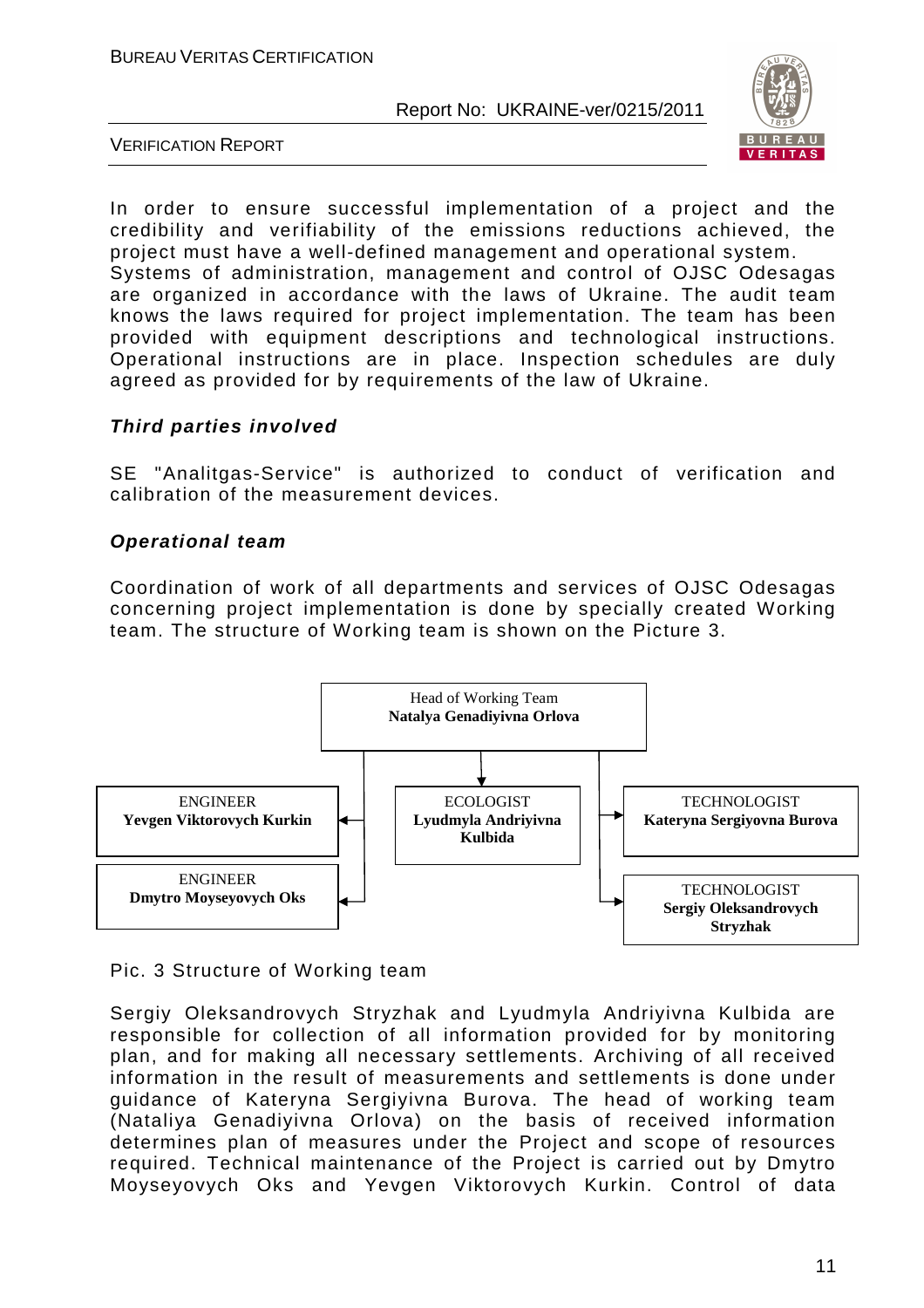

VERIFICATION REPORT

collection and processing and execution of Monitoring Report are done by ITI Biotekhnika UAAN.

#### **Environmental impact**

No environmental and social indicators are defined in the monitoring plan. The auditor team on site met a sample of local stakeholders. They expressed their deep appreciations for the project. As the project has brought sustainable development in to Odessa Region by means of implementation of activities for natural gas leaks reduction as well as improving of living comfort for population through improving of gas supply quality and safety, it will also have positive environmental impact.

# **3.6 Verification regarding programs of activities (102-110)**

Not applicable.

# **4 VERIFICATION OPINION**

Bureau Veritas Certification has performed the 4<sup>th</sup> periodic for the period of 01.10.2010-31.01.2011 verification of the "Reduction of natural gas leakages at the shut-off stations and natural gas networks of OJSC Odesagas located in Odesa, Ukraine, which applies the JI Specific Approach. The verification was performed on the basis of UNFCCC criteria and host country criteria and also on the criteria given to provide for consistent project operations, monitoring and reporting.

The verification consisted of the following three phases: i) desk review of the project design and the baseline and monitoring plan; ii) follow-up interviews with project stakeholders; iii) resolution of outstanding issues and the issuance of the final verification report and opinion.

The management of OJSC Odesagas is responsible for the preparation of the GHG emissions data and the reported GHG emissions reductions of the project on the basis set out within the project Monitoring and Verification Plan indicated in the final PDD version 06. The development and maintenance of records and reporting procedures in accordance with that plan, including the calculation and determination of GHG emission reductions from the project, is the responsibility of the management of the project.

Bureau Veritas Certification verified the Project Monitoring Report version 01 for the reporting period as indicated below. Bureau Veritas Certification confirms that the project is implemented as per determined changes. Installed equipment being essential for generating emission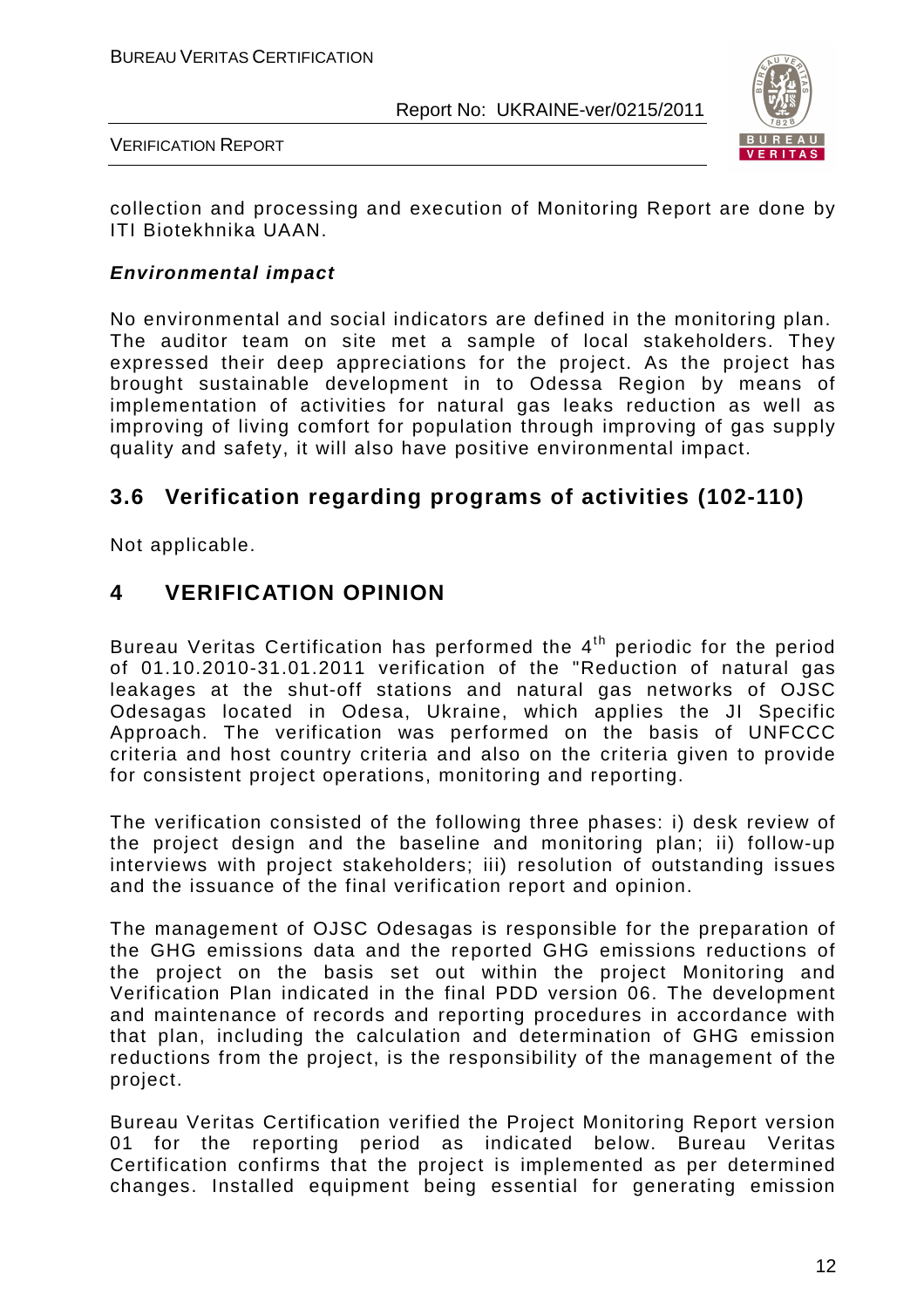

VERIFICATION REPORT

reduction runs reliably and is calibrated appropriately. The monitoring system is in place and the project is generating GHG emission reductions.

Bureau Veritas Certification can confirm that the GHG emission reduction is calculated without material misstatements. Our opinion relates to the project's GHG emissions and resulting GHG emissions reductions reported and related to the approved project baseline and monitoring, and its associated documents. Based on the information we have seen and evaluated, we confirm the following statement:

Reporting period: From 01/10/2010 to 31/01/2011

| Baseline emissions         | : 183 550 | t CO <sub>2</sub> equivalents. |
|----------------------------|-----------|--------------------------------|
| Project emissions          | : 29448   | t CO <sub>2</sub> equivalents. |
| <b>Emission Reductions</b> | : 154102  | t CO <sub>2</sub> equivalents. |

Emission Reductions from 01/10/2010 to 31/12/2010: 115 263 t CO<sup>2</sup> equivalents. Emission Reductions From 01/01/2011 to 31/01/2011: 38 839 t CO<sup>2</sup> equivalents.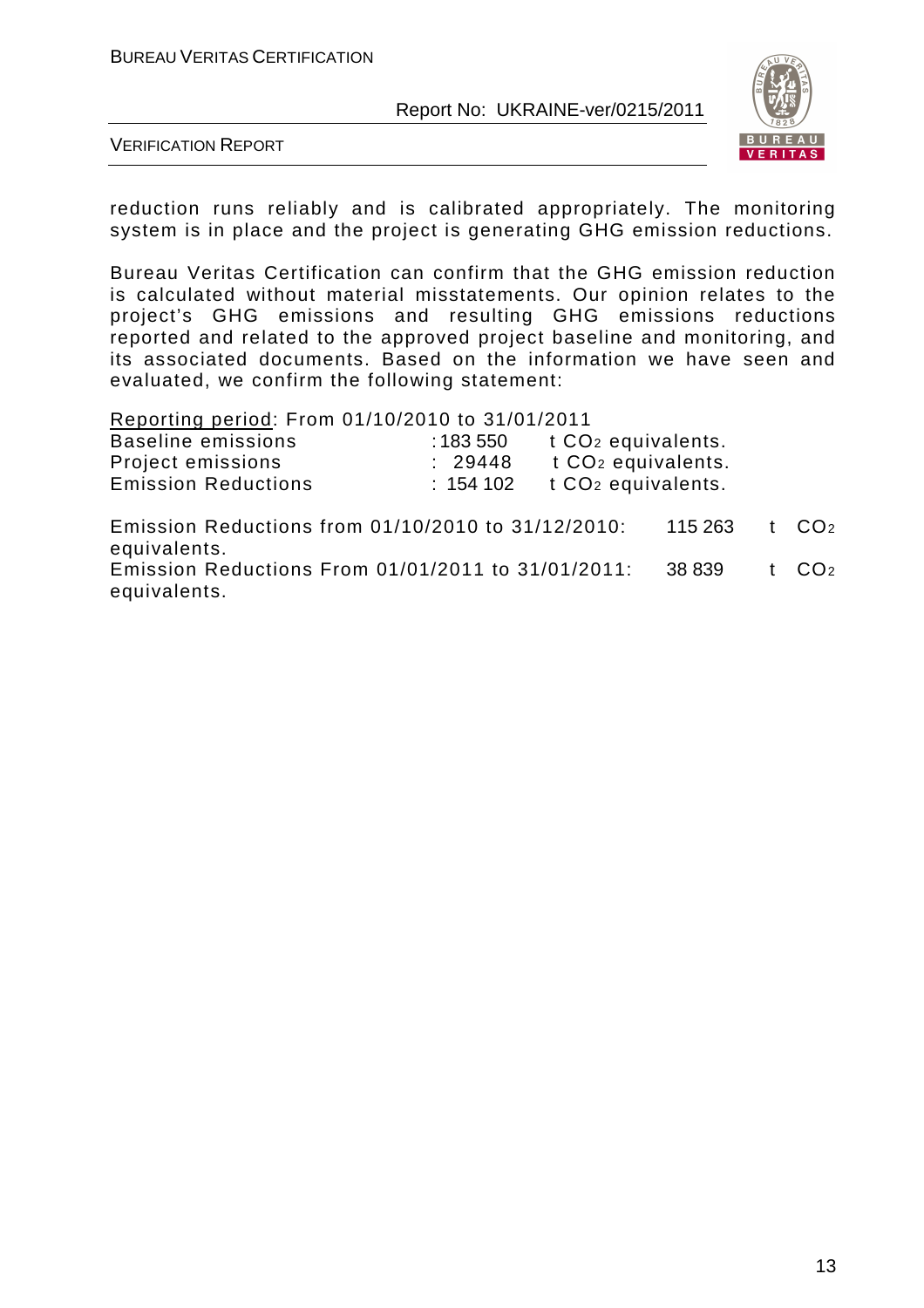

VERIFICATION REPORT

# **5 REFERENCES**

#### **Category 1 Documents:**

Documents provided by PFC, LTD that relate directly to the GHG components of the project.

| /1/            | PDD version 06, dated December 10, 2009                                                                                                                                                                      |
|----------------|--------------------------------------------------------------------------------------------------------------------------------------------------------------------------------------------------------------|
| $\frac{12}{1}$ | Monitoring Report "Reduction of natural gas emissions at OJSC "Odesagas"<br>gate stations and gas distributing networks" (Monitoring period: 01.10.2010 -<br>31.01.2011) version 01, dated February 07, 2011 |
| /3/            | Monitoring Report "Reduction of natural gas emissions at OJSC "Odesagas"<br>gate stations and gas distributing networks" (Monitoring period: 01.10.2010 -<br>31.01.2011) version 02, dated February 23, 2011 |
| /4/            | Determination Report of Bureau Veritas Certification Holding SAS dated<br>December 10, 2009                                                                                                                  |
| /5/            | Letter of Approval, National Agency of Ecological Investments of Ukraine,<br>#1566/23/7 dated 25.12.2009.                                                                                                    |
| /6/            | Letter of Approval, Ministry of Climate and Energy Danish Energy Agency<br>#1602/1102-0023, dated 21.12.2009                                                                                                 |

#### **Category 2 Documents:**

Background documents related to the design and/or methodologies employed in the design or other reference documents.

- /1/. Instruction for expluatation gas-analyzer Severin SR-5
- /2/. Severin SR-5 form
- /3/. calibration warrant of Severin SR-5 N 041020010, by 23.12.09
- /4/. calibration warrant of Severin SR-5 N 041020009, by 12.03.10
- /5/. state metrological attestation warrant of gas-analyzer Severin SR-5 N041020009 by 10.12.08
- /6/. Severin SR-5 N041020010 form, back side
- /7/. Severin SR-5 N041020009 form, back side
- /8/. thermometer TL C-4 form
- /9/. passport of Thermometer TL C-4 form, by 25.10.10
- /10/. second-counter with passport, by january 1978
- /11/. D-59-N barometer operation manual, by 17.06.04
- /12/. calibration warrant of barometer D-59-N, by 27.09.08
- /13/. calibration warrant of barometer D-59-N, by 15.12.09
- /14/. sheet of mesuring by unplanned work for capsulation gas-dealing stations JSC "Odessa-gaz", by May 2010
- /15/. sheet of mesuring by unplanned work for capsulation gas-dealing stations JSC "Odessa-gaz", by June 2010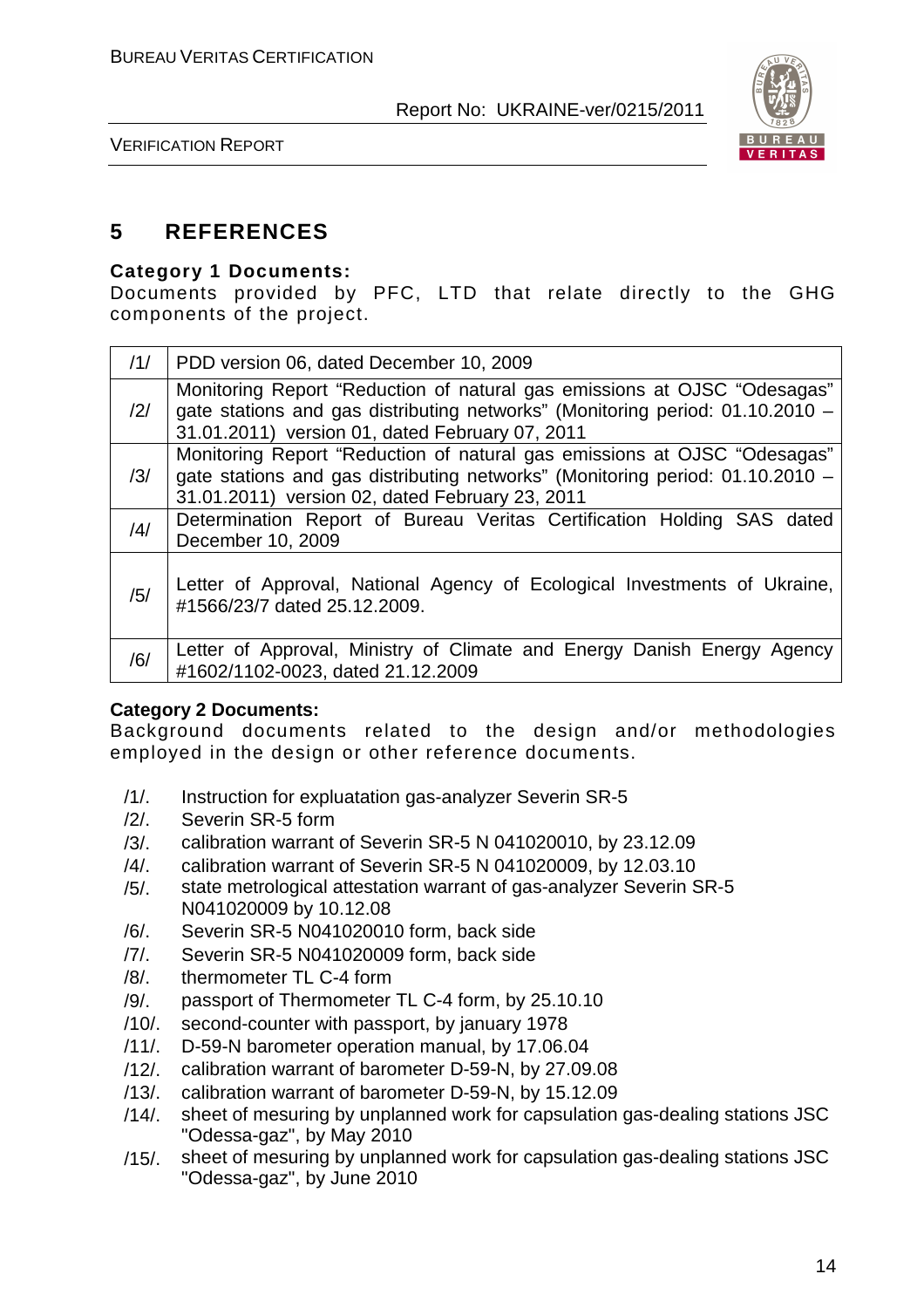

VERIFICATION REPORT

| $/16/$ . | sheet of mesuring by unplanned work for capsulation gas-dealing stations JSC<br>"Odessa-gaz", by April 2010                                                  |
|----------|--------------------------------------------------------------------------------------------------------------------------------------------------------------|
| $/17/$ . | order about Kyoto workgroup creation, by 12.01.05                                                                                                            |
| $/18/$ . | program of beginning monitorig measures for switc-off station and gas-dealing<br>networks JSC "Odessa-gaz", at GDS-075, Melytopolskaya str. 1, by 02.04.05   |
| $/19/$ . | program of beginning monitorig measures for switc-off station and gas-dealing<br>networks JSC "Odessa-gaz", at GDS-075, Melytopolskaya str. 1, by 12.06.06   |
| $/20/$ . | program of beginning monitorig measures for switc-off station and gas-dealing<br>networks JSC "Odessa-gaz", at GDS-075, Melytopolskaya str. 1, by 25.06.07   |
| $/21/$ . | program of beginning monitorig measures for switc-off station and gas-dealing<br>networks JSC "Odessa-gaz", at GDS-075, Melytopolskaya str. 1, by 10.06.08   |
| $/22/$ . | program of beginning monitorig measures for switc-off station and gas-dealing<br>networks JSC "Odessa-gaz", at GDS-075, Melytopolskaya str. 1, by 15.06.09   |
| $/23/$ . | program of beginning monitorig measures for switc-off station and gas-dealing<br>networks JSC "Odessa-gaz", at GDS-075, Melytopolskaya str. 1, by 4.06.10    |
| $/24/$ . | program of beginning monitorig measures for switc-off station and gas-dealing<br>networks JSC "Odessa-gaz", at GDS-073, 3rd Stupenchatiy 6 alley, by 5.04.10 |
| $/25/$ . | program of beginning monitorig measures for switc-off station and gas-dealing<br>networks JSC "Odessa-gaz", at GDS-044, Lokomotivnaya str. 25, by 6.04.10    |
| $/26/$ . | Gas-Dealing Station - 59 in sity square, near Deribasovskaya str.                                                                                            |
| $/27/$ . | journal of GDS-59 keeping                                                                                                                                    |
| $/28/$ . | izolation of gas dumper in GDS-140, during leakages monitoring, Dm.<br>Donskogo str.                                                                         |
| $/29/$ . | leakage-measuring device in work                                                                                                                             |
| $/30/$ . | Manometer D-59-N in work                                                                                                                                     |
| $/31/$ . | gas-analyzer Severin SR-5 in work                                                                                                                            |
| $/32/$ . | second-counter in action                                                                                                                                     |
| $/33/$ . | head-out gas dumper at the GDS-140                                                                                                                           |
| $/34/$ . | <b>GDS-140</b>                                                                                                                                               |
| $/35/$ . | head-out gas dumper at the GDS-140                                                                                                                           |
| $/36/$ . | izolation of gas dumper in GDS-140, during leakages monitoring                                                                                               |
| /37/.    | Manometer at GDS-140                                                                                                                                         |
| $/38/$ . | gas-dumper at GDS-140                                                                                                                                        |
| $/39/$ . | izolation of gas dumper in GDS-140, during leakages monitoring                                                                                               |
| $/40/$ . | gas-controller at GDS-140                                                                                                                                    |
| $/41/$ . | journal of GDS-140 keeping                                                                                                                                   |
| /42/.    | report of monitoring leakages                                                                                                                                |

#### **Persons interviewed:**

List persons interviewed during the verification or persons that contributed with other information that are not included in the documents listed above.

- /1/ Vitaliy Oleksandrovych Gerasymenko the executive director of OJSC **Odesagas**
- /2/ Yakiv Lvovych Zatynaiko the chief engineer of OJSC Odesagas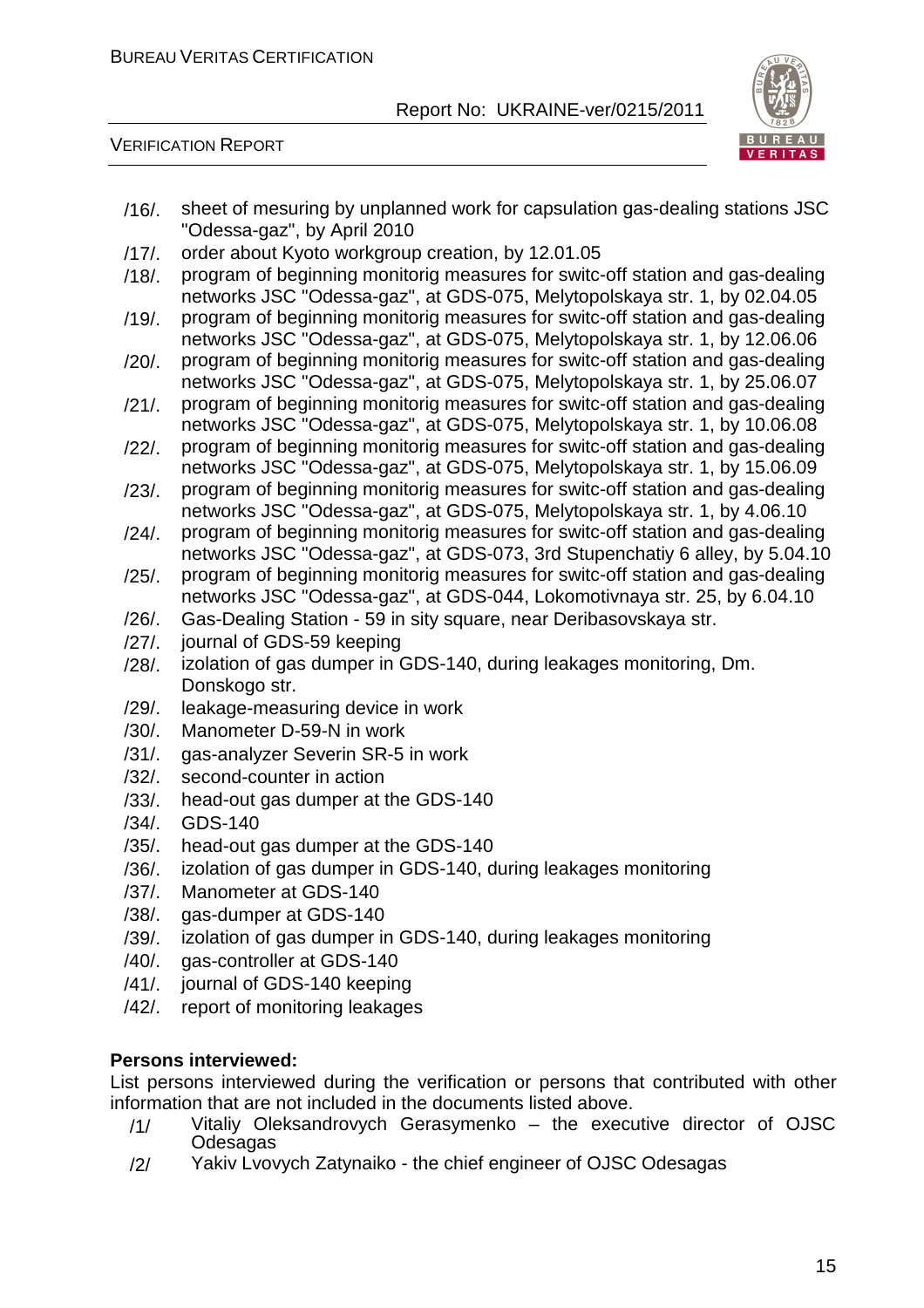

- /3/ Natalya Genadiyivna Orlova VTV head of OJSC Odesagas
- /4/ Dmytro Moyseyovych Oks head of VTV UEGG in Odessa of OJSC Odesagas
- /5/ Lyudmyla Andriyivna Kulbida the LOP engineer of OJSC Odesagas
- /6/ Kateryna Sergiyivna Burova the VTV engineer of OJSC Odesagas
- /7/ Sergiy Oleksandrovych Stryzhak head of SEUG and DV UEGG in Odessa of OJSC Odesagas
- /8/ V.Ya. Khodorchuk scientist, secretary of ITI Biotekhinka UAAN.
- /9/ V.I. Dorovskykh head of laboratory of ITI Biotekhinka UAAN, candidate of technical sciences
- /10/ M.K. Tsvigovsky deputy head of department of ITI Biotekhinka UAAN, candidate of technical sciences
- /11/ Vyacheslav Vitaliyevych Ivchuk Chief engineer of Odessa Interdistrict **Department**
- /12/ Sergiy Mykolayovych Korzhov Chief engineer of Ananyev department
- /13/ Valeriy Ivanovych Yakimchuk Chief engineer of Berezivsky department
- /14/ Oleksandr Terentiyovych Ivanov Chief engineer of Bolgrad department
- /15/ Oleksandr Mykolayovych Zhebrovsky Chief engineer of Ivanivsky department
- /16/ Oleksandr Leontiyovych Bogovyk Chief engineer of Ovidiopil department
- /17/ Andriy Oleksiyovych Shyshovsky Head of permanent commission for realization of regulatory policy of Odessa municipal council
- /18/ Anatoliy Yuriyovych Ivanov Deputy head of commission for fuel and power complex, energy saving and utility complex issues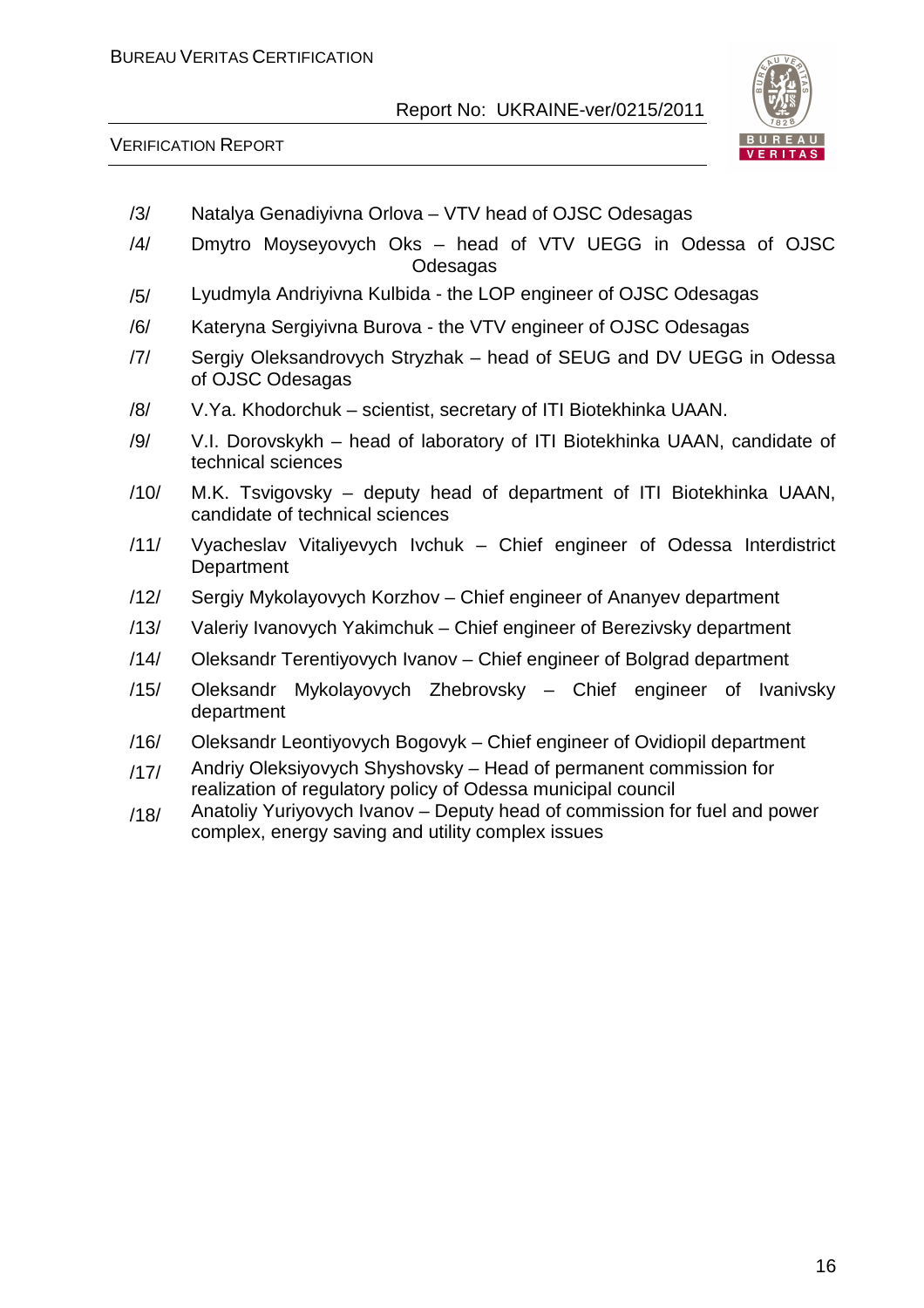

#### VERIFICATION REPORT

#### **VERIFICATION PROTOCOL**

**Check list for verification, according to the JOINT IMPLEMENTATION DETERMINATION AND VERIFICATION MANUAL (Version 01)** 

| <b>DVM</b>                    | <b>Check Item</b>                                                                                                                                                                                                                                                              | <b>Initial finding</b>                                                                                                                                                                                                                                                                                         | <b>Action requested to</b> | <b>Review of project</b>    |                   |
|-------------------------------|--------------------------------------------------------------------------------------------------------------------------------------------------------------------------------------------------------------------------------------------------------------------------------|----------------------------------------------------------------------------------------------------------------------------------------------------------------------------------------------------------------------------------------------------------------------------------------------------------------|----------------------------|-----------------------------|-------------------|
| <b>Paragraph</b>              |                                                                                                                                                                                                                                                                                |                                                                                                                                                                                                                                                                                                                | project<br>participants    | <b>Participants' action</b> | <b>Conclusion</b> |
|                               | <b>Project approvals by Parties involved</b>                                                                                                                                                                                                                                   |                                                                                                                                                                                                                                                                                                                |                            |                             |                   |
| 90                            | Has the NFPs of at least one Party involved,<br>other than the host Party, issued a written<br>project approval when submitting the first<br>verification report to the secretariat for<br>publication in accordance with paragraph 38<br>of the JI guidelines, at the latest? | The project<br>has<br>been<br>approved by both NFPs.<br>The Letters of Approval<br>were presented to the<br>verification team. Letters of<br>Approval by both Parties<br>were submitted to the<br>secretariat on the<br>final<br>determination stage.                                                          | N/a                        | N/a                         | OK                |
| 91                            | Are all the written project approvals by<br>Parties involved unconditional?                                                                                                                                                                                                    | Yes, all the written project<br>by<br>approvals<br><b>Parties</b><br>involved are unconditional.                                                                                                                                                                                                               | N/a                        | N/a                         | OK                |
| <b>Project implementation</b> |                                                                                                                                                                                                                                                                                |                                                                                                                                                                                                                                                                                                                |                            |                             |                   |
| 92                            | project been implemented in<br>Has the<br>accordance with the PDD regarding which<br>the determination has been deemed final and<br>is so listed on the UNFCCC JI website?                                                                                                     | The main goal of the project<br>is reduction of natural gas<br>leakages in gas distribution<br>posts and in cabinet gas<br>distribution posts, which will<br>result in<br>reduction of<br>methane emissions into the<br>air, which is a greenhouse<br>gas. The main sources of<br>leakage are junctions of the | N/a                        | N/a                         | OK                |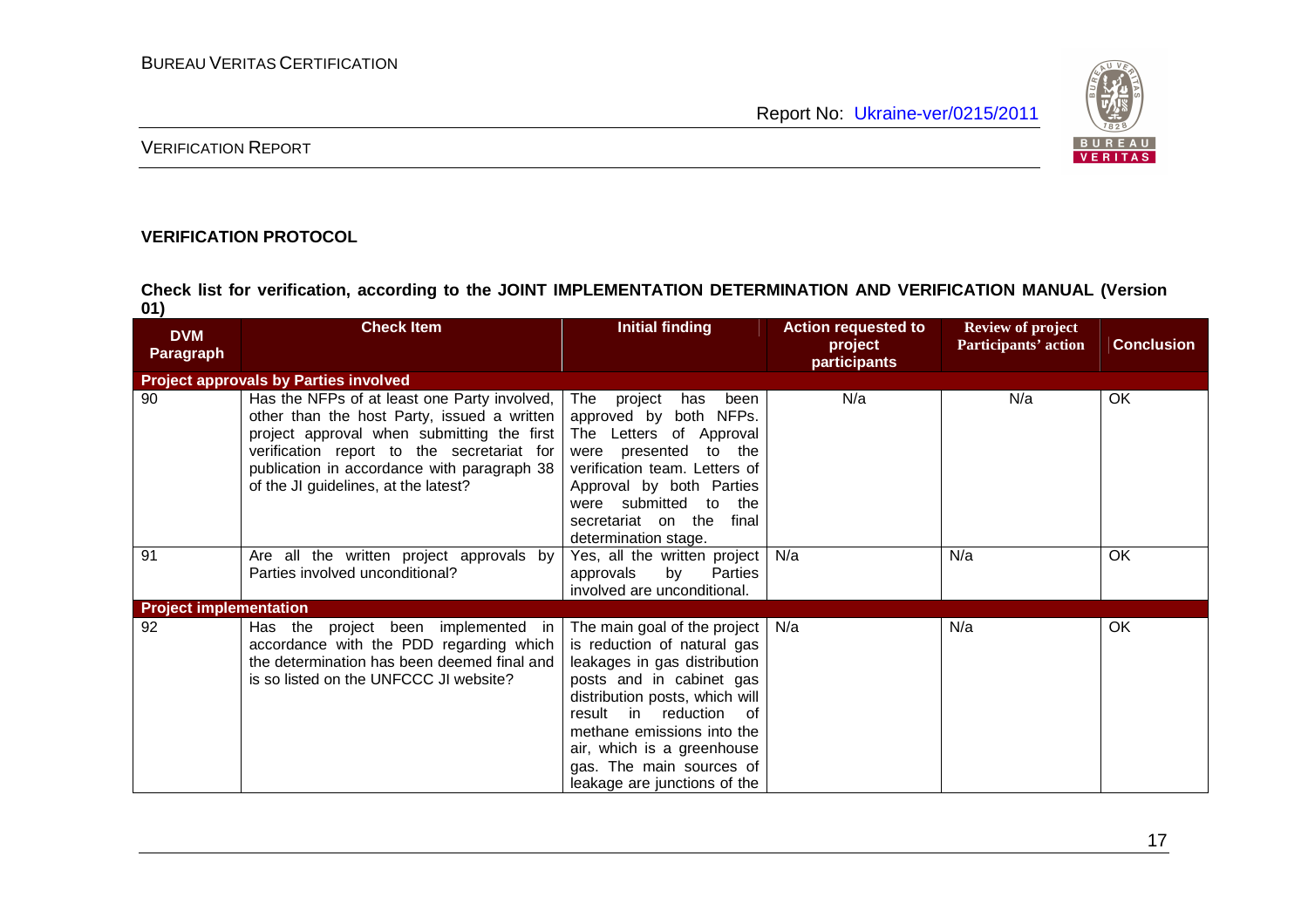

| <b>DVM</b> | <b>Check Item</b>                              | <b>Initial finding</b>                       | <b>Action requested to</b><br>project | <b>Review of project</b><br>Participants' action | <b>Conclusion</b> |
|------------|------------------------------------------------|----------------------------------------------|---------------------------------------|--------------------------------------------------|-------------------|
| Paragraph  |                                                |                                              | participants                          |                                                  |                   |
|            |                                                | elements of gas-distribution                 |                                       |                                                  |                   |
|            |                                                | posts and cabinet gas-                       |                                       |                                                  |                   |
|            |                                                | distribution posts. Many                     |                                       |                                                  |                   |
|            |                                                | connecting parts of GDP                      |                                       |                                                  |                   |
|            |                                                | and CGDP require repair in                   |                                       |                                                  |                   |
|            |                                                | the result of quick wear of                  |                                       |                                                  |                   |
|            |                                                | compactor elements. Within                   |                                       |                                                  |                   |
|            |                                                | the scope of the project for                 |                                       |                                                  |                   |
|            |                                                | repair of GDP and CGDP                       |                                       |                                                  |                   |
|            |                                                | equipment, for the purpose                   |                                       |                                                  |                   |
|            |                                                | leakage<br>elimination,<br>of                |                                       |                                                  |                   |
|            |                                                | modern<br>compacting                         |                                       |                                                  |                   |
|            |                                                | will be used,<br>materials                   |                                       |                                                  |                   |
|            |                                                | replacing service and repair                 |                                       |                                                  |                   |
|            |                                                | practice<br>based<br>on                      |                                       |                                                  |                   |
|            |                                                | rubberized asbestos fabric                   |                                       |                                                  |                   |
|            |                                                | and rubber gaskets, and                      |                                       |                                                  |                   |
|            |                                                | compacting padding made                      |                                       |                                                  |                   |
|            |                                                | of cotton fiber with fat                     |                                       |                                                  |                   |
|            |                                                | soakage<br>and<br>asbestos                   |                                       |                                                  |                   |
|            |                                                | graphite filler, which results<br>additional |                                       |                                                  |                   |
|            |                                                | methane<br>in<br>leakage,<br>which<br>is     |                                       |                                                  |                   |
|            |                                                | a<br>greenhouse gas.                         |                                       |                                                  |                   |
| 93         | What is the status of operation of the project | Project<br>been<br>has                       | N/a                                   | N/a                                              | OK                |
|            | during the monitoring period?                  | operational for the whole                    |                                       |                                                  |                   |
|            |                                                | monitoring period, which is                  |                                       |                                                  |                   |
|            |                                                | $01.10.2010 - 31.01.2011.$                   |                                       |                                                  |                   |
|            | <b>Compliance with monitoring plan</b>         |                                              |                                       |                                                  |                   |
| 94         | Did the monitoring occur in accordance with    | Yes, the monitoring occured                  |                                       |                                                  | <b>OK</b>         |
|            | the monitoring plan included in the PDD        | in accordance with the                       |                                       |                                                  |                   |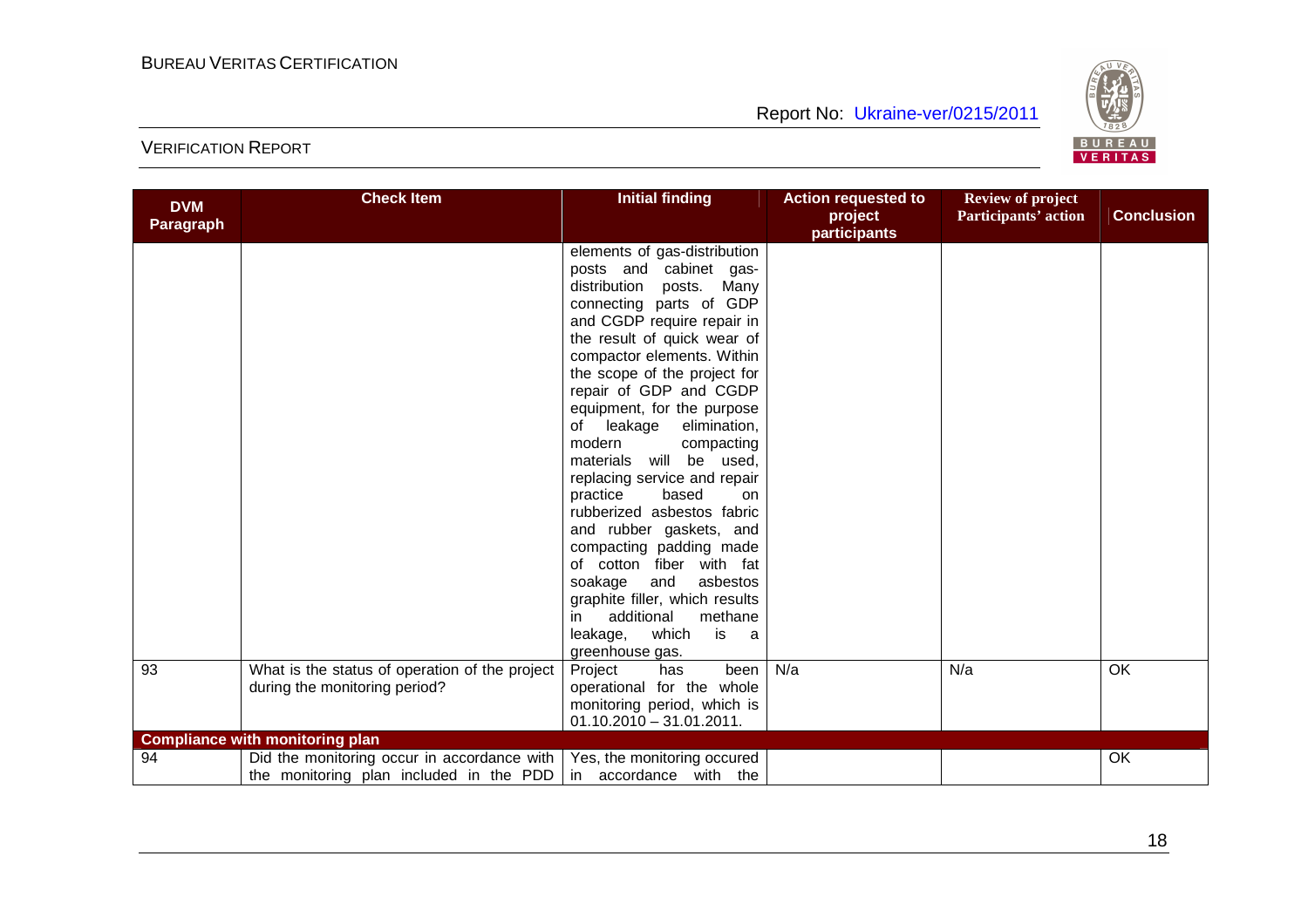

| <b>DVM</b>       | <b>Check Item</b>                                                                                                                                                                                                                                                                                                                                                    | <b>Initial finding</b>                                                                                                                                                                                                                                                                                                                                                                                                  | <b>Action requested to</b>                                                                                                                                                                                                                            | <b>Review of project</b> |                   |
|------------------|----------------------------------------------------------------------------------------------------------------------------------------------------------------------------------------------------------------------------------------------------------------------------------------------------------------------------------------------------------------------|-------------------------------------------------------------------------------------------------------------------------------------------------------------------------------------------------------------------------------------------------------------------------------------------------------------------------------------------------------------------------------------------------------------------------|-------------------------------------------------------------------------------------------------------------------------------------------------------------------------------------------------------------------------------------------------------|--------------------------|-------------------|
| <b>Paragraph</b> |                                                                                                                                                                                                                                                                                                                                                                      |                                                                                                                                                                                                                                                                                                                                                                                                                         | project                                                                                                                                                                                                                                               | Participants' action     | <b>Conclusion</b> |
|                  | regarding which the determination has been<br>deemed final and is so listed on the UNFCCC<br>JI website?                                                                                                                                                                                                                                                             | monitoring plan included in<br>the PDD regarding which<br>the determination has been<br>deemed final and is so<br>listed on the UNFCCC JI<br>website.                                                                                                                                                                                                                                                                   | participants                                                                                                                                                                                                                                          |                          |                   |
|                  |                                                                                                                                                                                                                                                                                                                                                                      | CAR 1.<br>According to<br>determined PDD version 6<br>ERUs for the monitoring<br>period were supposed to be<br>153333,33 tCO2e but MR<br>version 1 showed ERUs<br>amount<br>154102,30<br>as<br>tCO <sub>2e</sub> .<br>Clarify<br>the<br>difference.                                                                                                                                                                     | CAR 1. Increase in<br>quantity of reductions<br>in comparison with<br>reductions stated in<br>PDD is due to more<br>accurate provision of<br>monitoring. Plus the<br>data stated in PDD is<br>the predicted one while<br>the actual data is in<br>MR. | The issue is closed.     |                   |
| 95(a)            | For calculating the emission reductions or<br>enhancements of net removals, were key<br>factors, e.g. those listed in 23 (b) (i)-(vii)<br>above, influencing the baseline emissions or<br>net removals and the activity level of the<br>project and the emissions or removals as well<br>as risks associated with the project taken into<br>account, as appropriate? | Yes, for calculating<br>the<br>emission<br>reductions<br>-or<br>enhancements<br>of<br>net<br>removals, key factors, e.g.<br>those listed in 23 (b) (i)-(vii)<br>above,<br>influencing<br>the<br>baseline emissions or net<br>removals and the activity<br>level of the project and the<br>emissions or removals as<br>well as risks associated<br>with the project were taken<br>into<br>account,<br>as<br>appropriate. | N/a                                                                                                                                                                                                                                                   | N/a                      | <b>OK</b>         |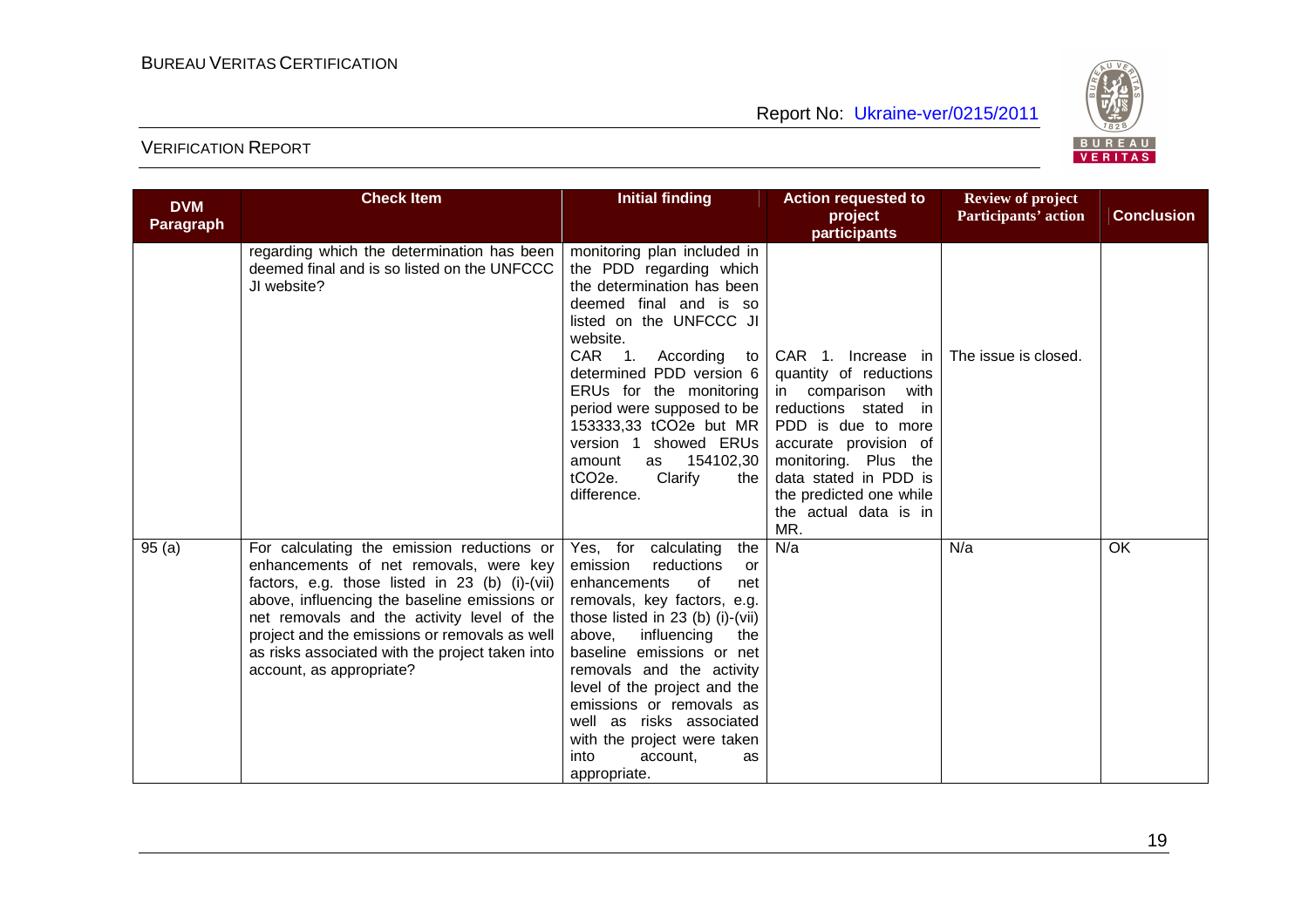

| <b>DVM</b>        | <b>Check Item</b>                                                                                                                                                                                                                                                                                                              | <b>Initial finding</b>                                                                                                                                                                                                                                                                                                 | <b>Action requested to</b> | <b>Review of project</b> |                   |
|-------------------|--------------------------------------------------------------------------------------------------------------------------------------------------------------------------------------------------------------------------------------------------------------------------------------------------------------------------------|------------------------------------------------------------------------------------------------------------------------------------------------------------------------------------------------------------------------------------------------------------------------------------------------------------------------|----------------------------|--------------------------|-------------------|
| <b>Paragraph</b>  |                                                                                                                                                                                                                                                                                                                                |                                                                                                                                                                                                                                                                                                                        | project                    | Participants' action     | <b>Conclusion</b> |
| 95(b)             | Are data sources used for calculating<br>emission reductions or enhancements of net<br>removals clearly identified, reliable and<br>transparent?                                                                                                                                                                               | Yes, data sources used for<br>calculating<br>emission<br>reductions<br>or<br>enhancements<br>of<br>net<br>removals<br>clearly<br>are<br>identified,<br>reliable<br>and<br>transparent                                                                                                                                  | participants<br>N/a        | N/a                      | $\overline{OK}$   |
| 95 <sub>(c)</sub> | emission factors, including default<br>Are<br>emission factors, if used for calculating the<br>emission reductions or enhancements of net<br>removals, selected by carefully balancing<br>and<br>reasonableness.<br>accuracy<br>and<br>appropriately justified of the choice?                                                  | Yes,<br>emission<br>factors,<br>including default emission<br>factors, that are used for<br>calculating the emission<br>reductions<br>or<br>enhancements<br>of<br>net<br>removals, are selected by<br>carefully<br>balancing<br>accuracy<br>and<br>reasonableness,<br>and<br>appropriately justified of the<br>choice. | N/a                        | N/a                      | OK                |
| 96                | Applicable to JI SSC projects only<br>Is the relevant threshold to be classified as JI<br>SSC project not exceeded during the<br>monitoring period on an annual average<br>basis?<br>If the threshold is exceeded, is the maximum<br>emission reduction level estimated in the<br>PDD for the JI SSC project or the bundle for | N/a                                                                                                                                                                                                                                                                                                                    | N/a                        | N/a                      | N/a               |
|                   | the monitoring period determined?<br>Applicable to bundled JI SSC projects only                                                                                                                                                                                                                                                |                                                                                                                                                                                                                                                                                                                        |                            |                          |                   |
| 97(a)             | Has the composition of the bundle not                                                                                                                                                                                                                                                                                          | N/a                                                                                                                                                                                                                                                                                                                    | N/a                        | N/a                      | N/a               |
|                   | changed from that is stated in F-JI-                                                                                                                                                                                                                                                                                           |                                                                                                                                                                                                                                                                                                                        |                            |                          |                   |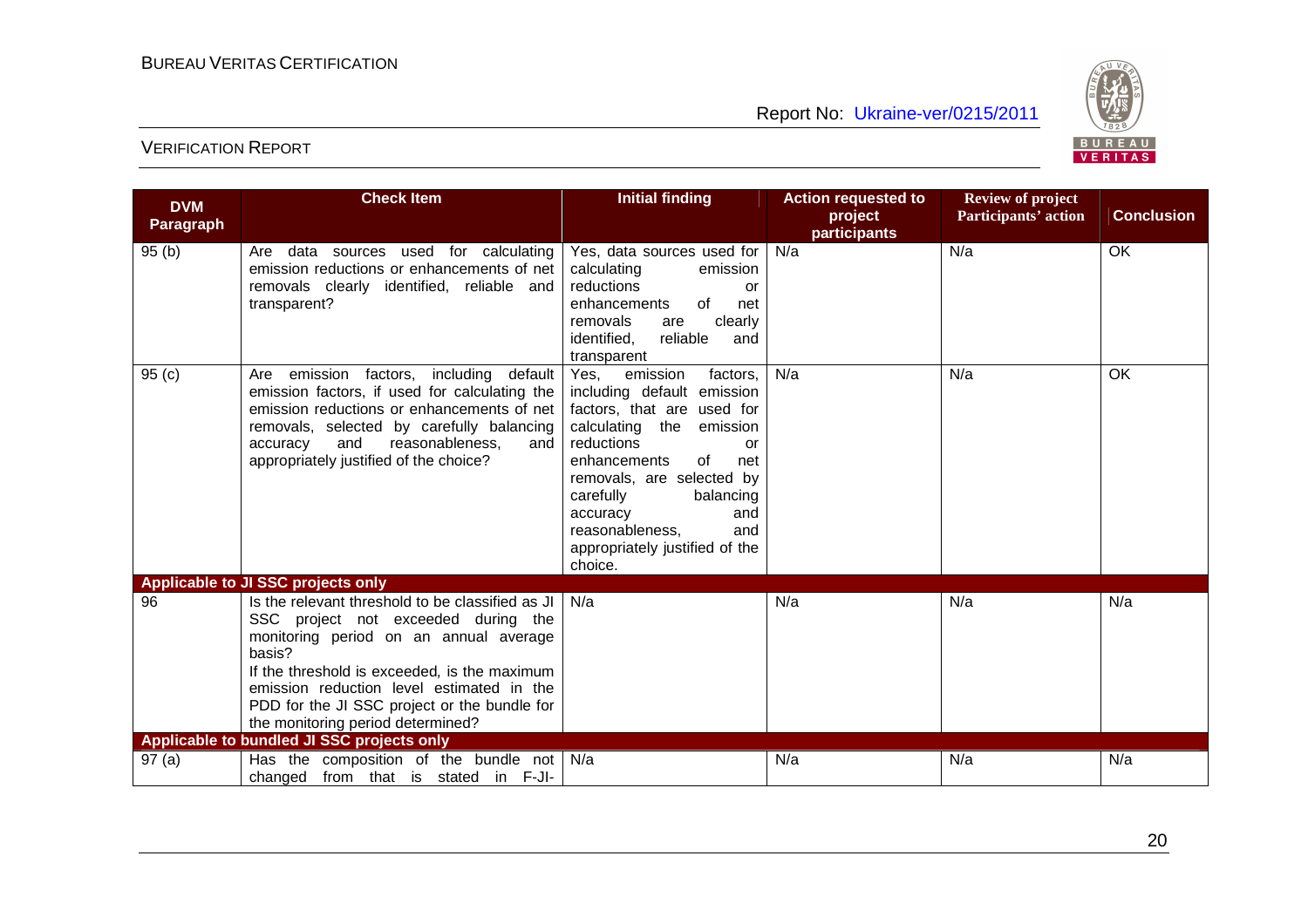

| <b>DVM</b>                         | <b>Check Item</b>                                                                                                                                                                                                                                                                                                                          | <b>Initial finding</b>                                                                                                                                                 | <b>Action requested to</b> | <b>Review of project</b> |                   |
|------------------------------------|--------------------------------------------------------------------------------------------------------------------------------------------------------------------------------------------------------------------------------------------------------------------------------------------------------------------------------------------|------------------------------------------------------------------------------------------------------------------------------------------------------------------------|----------------------------|--------------------------|-------------------|
| <b>Paragraph</b>                   |                                                                                                                                                                                                                                                                                                                                            |                                                                                                                                                                        | project<br>participants    | Participants' action     | <b>Conclusion</b> |
|                                    | <b>SSCBUNDLE?</b>                                                                                                                                                                                                                                                                                                                          |                                                                                                                                                                        |                            |                          |                   |
| 97 <sub>(b)</sub>                  | If the determination was conducted on the<br>basis of an overall monitoring plan, have the<br>project participants submitted a common<br>monitoring report?                                                                                                                                                                                | N/a                                                                                                                                                                    | N/a                        | N/a                      | N/a               |
| 98                                 | If the monitoring is based on a monitoring<br>plan that provides for overlapping monitoring<br>periods, are the monitoring periods per<br>component of the project clearly specified in<br>the monitoring report?<br>Do the monitoring periods not overlap with<br>those for which verifications were already<br>deemed final in the past? | N/a                                                                                                                                                                    | N/a                        | N/a                      | N/a               |
| <b>Revision of monitoring plan</b> |                                                                                                                                                                                                                                                                                                                                            |                                                                                                                                                                        |                            |                          |                   |
|                                    | Applicable only if monitoring plan is revised by project participant                                                                                                                                                                                                                                                                       |                                                                                                                                                                        |                            |                          |                   |
| 99(a)                              | Did the project participants provide an $\vert$ N/a<br>appropriate justification for the proposed<br>revision?                                                                                                                                                                                                                             |                                                                                                                                                                        | N/a                        | N/a                      | N/a               |
| 99(b)                              | Does the proposed revision improve the<br>accuracy and/or applicability of information<br>collected compared to the original monitoring<br>plan without changing conformity with the<br>relevant rules and regulations for the<br>establishment of monitoring plans?                                                                       | N/a                                                                                                                                                                    | N/a                        | N/a                      | N/a               |
| Data management                    |                                                                                                                                                                                                                                                                                                                                            |                                                                                                                                                                        |                            |                          |                   |
| 101(a)                             | Is the implementation of data collection<br>procedures in accordance with the monitoring<br>plan, including the quality control and quality<br>assurance procedures?                                                                                                                                                                       | Yes, the implementation of<br>data collection procedures<br>is in accordance with the<br>monitoring plan, including<br>the quality control and<br>quality<br>assurance | N/a                        | N/a                      | OK                |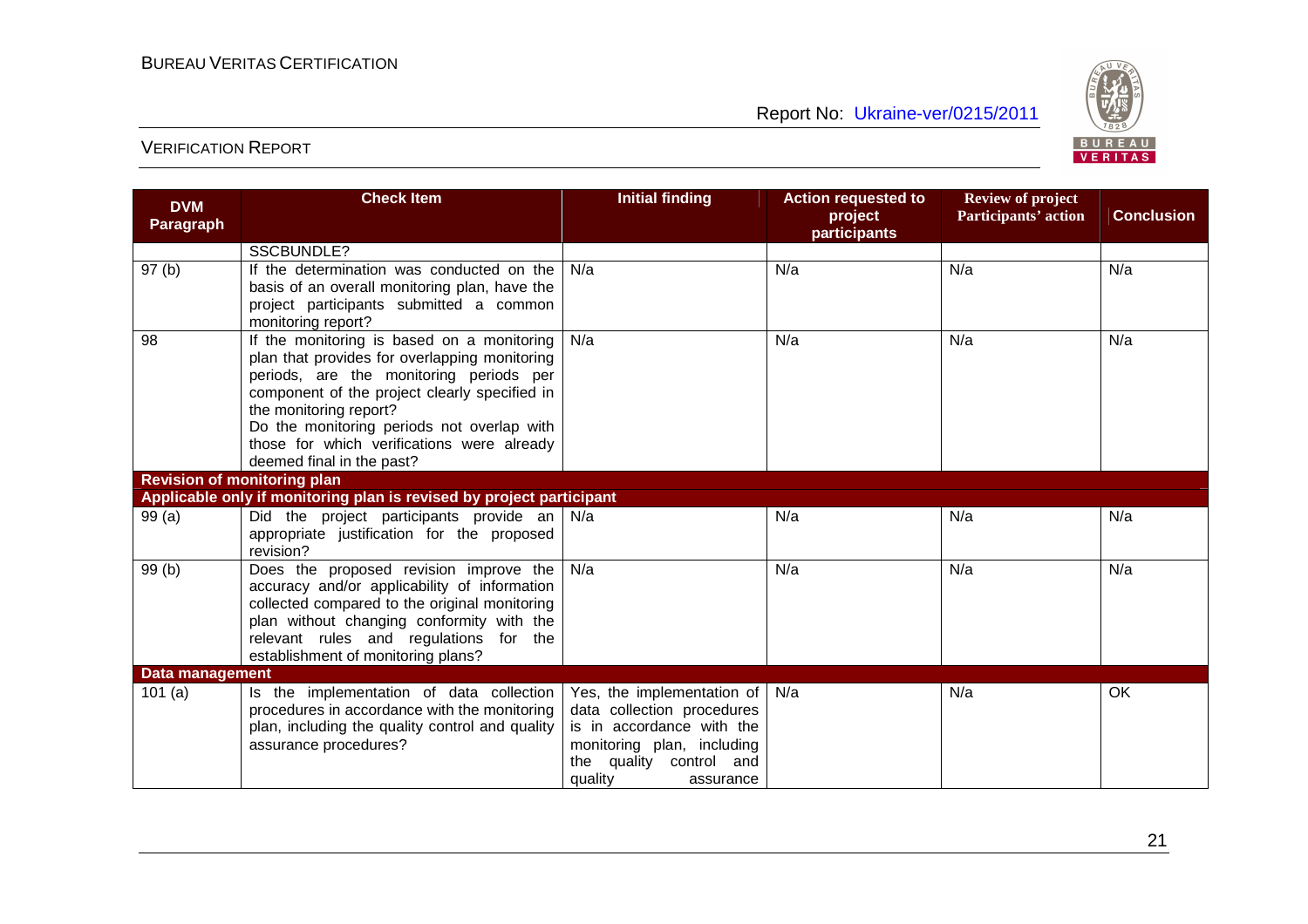

| <b>DVM</b>       | <b>Check Item</b>                                                                                                                                        | <b>Initial finding</b>                                                                                                  | <b>Action requested to</b> | <b>Review of project</b> |                   |
|------------------|----------------------------------------------------------------------------------------------------------------------------------------------------------|-------------------------------------------------------------------------------------------------------------------------|----------------------------|--------------------------|-------------------|
| <b>Paragraph</b> |                                                                                                                                                          |                                                                                                                         | project                    | Participants' action     | <b>Conclusion</b> |
|                  |                                                                                                                                                          | procedures.                                                                                                             | participants               |                          |                   |
| 101(b)           | Is the function of the monitoring equipment,<br>including its calibration status, is in order?                                                           | Yes, the function of the<br>monitoring<br>equipment,<br>calibration<br>including<br>its<br>status is in order.          | N/a                        | N/a                      | OK                |
| 101 $(c)$        | Are the evidence and records used for the<br>monitoring<br>maintained in a traceable<br>manner?                                                          | Yes, the evidence<br>and<br>used<br>for<br>the<br>records<br>monitoring are maintained<br>in a traceable manner         | N/a                        | N/a                      | OK                |
| $101$ (d)        | Is the data collection and management<br>system for the project in accordance with the<br>monitoring plan?                                               | Yes, the data collection<br>and management system<br>the project is in<br>for<br>accordance with the<br>monitoring plan | N/a                        | N/a                      | OK                |
|                  | Verification regarding programs of activities (additional elements for assessment)                                                                       |                                                                                                                         |                            |                          |                   |
| 102              | Is any JPA that has not been added to the JI<br>PoA not verified?                                                                                        | N/a                                                                                                                     | N/a                        | N/a                      | N/a               |
| 103              | Is the verification based on the monitoring<br>reports of all JPAs to be verified?                                                                       | N/a                                                                                                                     | N/a                        | N/a                      | N/a               |
| 103              | Does the verification ensure the accuracy<br>conservativeness of the emission<br>and<br>reductions or enhancements of removals<br>generated by each JPA? | N/a                                                                                                                     | N/a                        | N/a                      | N/a               |
| 104              | Does the monitoring period not overlap with<br>previous monitoring periods?                                                                              | N/a                                                                                                                     | N/a                        | N/a                      | N/a               |
| 105              | If the AIE learns of an erroneously included<br>JPA, has the AIE informed the JISC of its<br>findings in writing?                                        | N/a                                                                                                                     | N/a                        | N/a                      | N/a               |
|                  | Applicable to sample-based approach only                                                                                                                 |                                                                                                                         |                            |                          |                   |
| 106              | Does the sampling plan prepared by the AIE:                                                                                                              | N/a                                                                                                                     | N/a                        | N/a                      | N/a               |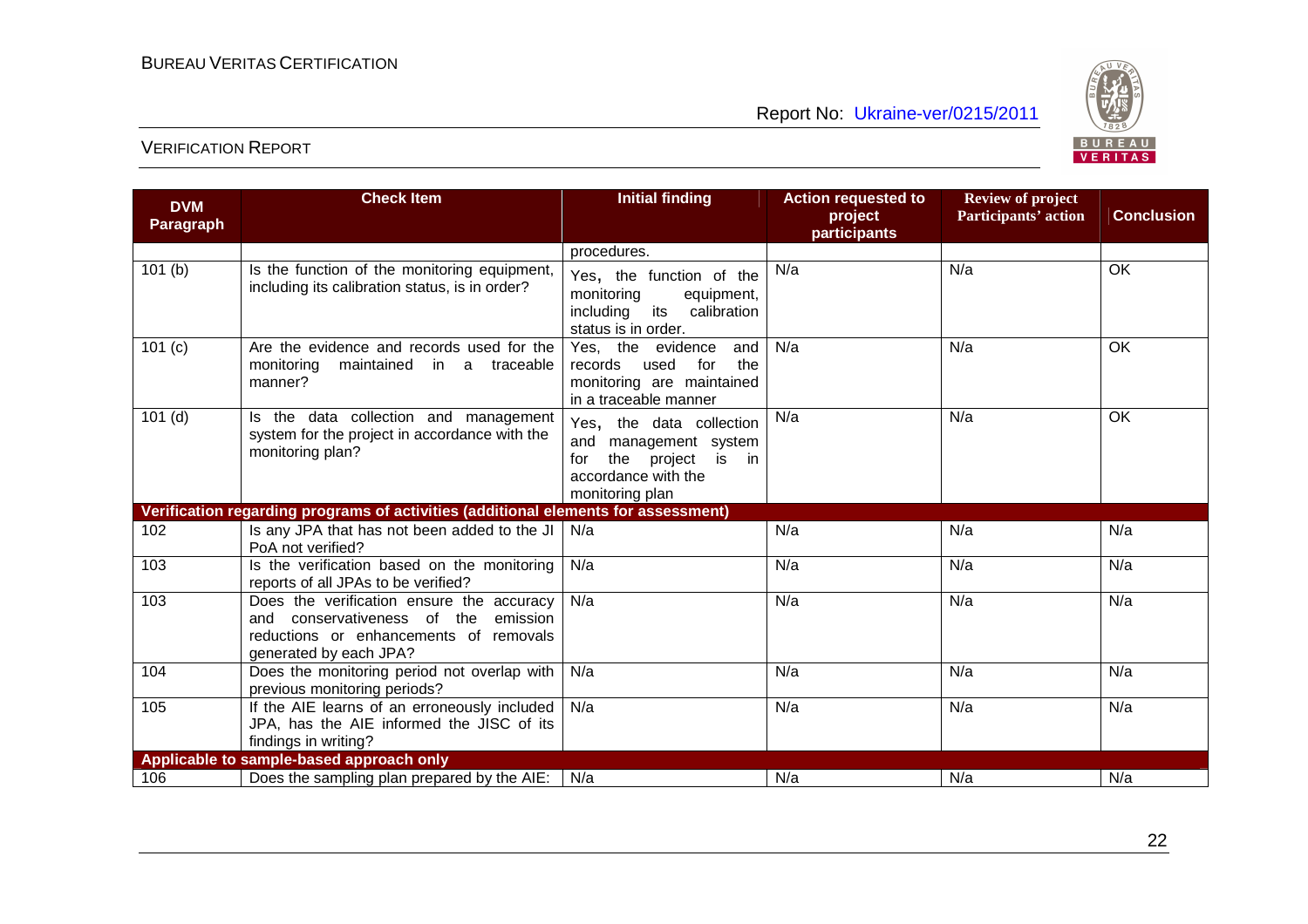

| <b>DVM</b>       | <b>Check Item</b>                                                                 | <b>Initial finding</b> | <b>Action requested to</b> | <b>Review of project</b> |                   |
|------------------|-----------------------------------------------------------------------------------|------------------------|----------------------------|--------------------------|-------------------|
| <b>Paragraph</b> |                                                                                   |                        | project                    | Participants' action     | <b>Conclusion</b> |
|                  |                                                                                   |                        | participants               |                          |                   |
|                  | (a) Describe its sample selection, taking into                                    |                        |                            |                          |                   |
|                  | account that:                                                                     |                        |                            |                          |                   |
|                  | (i) For each verification that uses a sample-                                     |                        |                            |                          |                   |
|                  | based approach, the sample selection shall                                        |                        |                            |                          |                   |
|                  | be sufficiently representative of the JPAs in                                     |                        |                            |                          |                   |
|                  | the JI PoA such extrapolation to all JPAs                                         |                        |                            |                          |                   |
|                  | identified for that verification is reasonable,                                   |                        |                            |                          |                   |
|                  | taking into account differences among the                                         |                        |                            |                          |                   |
|                  | characteristics of JPAs, such as:                                                 |                        |                            |                          |                   |
|                  | - The types of JPAs;                                                              |                        |                            |                          |                   |
|                  | - The complexity of the applicable                                                |                        |                            |                          |                   |
|                  | technologies and/or measures used;                                                |                        |                            |                          |                   |
|                  | - The geographical location of each JPA;                                          |                        |                            |                          |                   |
|                  | - The amounts of expected emission                                                |                        |                            |                          |                   |
|                  | reductions of the JPAs being verified;<br>- The number of JPAs for which emission |                        |                            |                          |                   |
|                  | reductions are being verified;                                                    |                        |                            |                          |                   |
|                  | - The length of monitoring periods of the                                         |                        |                            |                          |                   |
|                  | JPAs being verified; and                                                          |                        |                            |                          |                   |
|                  | - The samples selected for prior                                                  |                        |                            |                          |                   |
|                  | verifications, if any?                                                            |                        |                            |                          |                   |
| 107              | Is the sampling plan ready for publication                                        | N/a                    | N/a                        | N/a                      | N/a               |
|                  | through the secretariat along with the                                            |                        |                            |                          |                   |
|                  | verification<br>report<br>and<br>supporting                                       |                        |                            |                          |                   |
|                  | documentation?                                                                    |                        |                            |                          |                   |
| 108              | Has the AIE made site inspections of at least                                     | N/a                    | N/a                        | N/a                      | N/a               |
|                  | the square root of the number of total JPAs,                                      |                        |                            |                          |                   |
|                  | rounded to the upper whole number? If the                                         |                        |                            |                          |                   |
|                  | AIE makes no site inspections or fewer site                                       |                        |                            |                          |                   |
|                  | inspections than the square root of the                                           |                        |                            |                          |                   |
|                  | number of total JPAs, rounded to the upper                                        |                        |                            |                          |                   |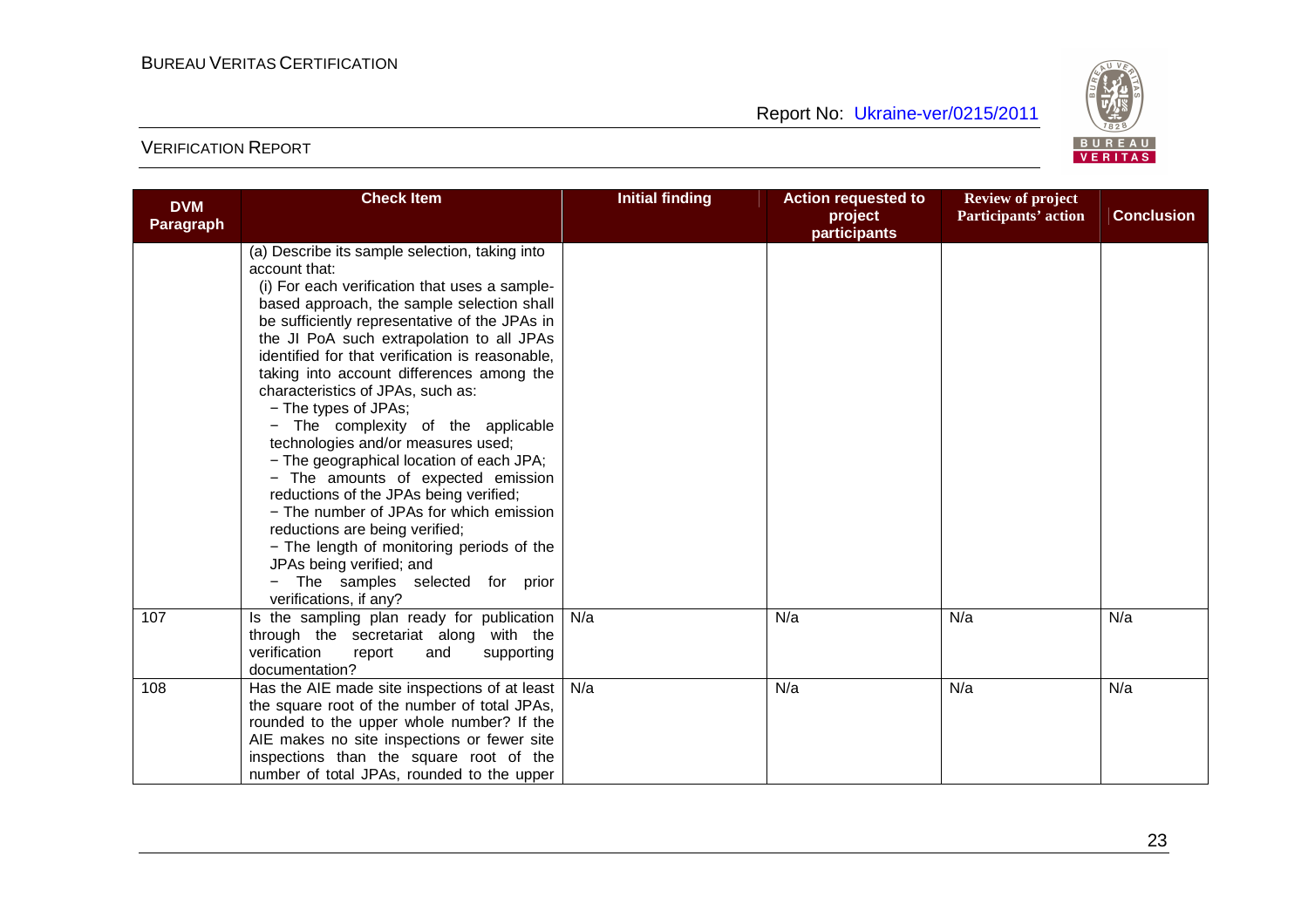



| <b>DVM</b><br>Paragraph | <b>Check Item</b>                                                                                                                                                                                                               | Initial finding | <b>Action requested to</b><br>project<br>participants | <b>Review of project</b><br>Participants' action | <b>Conclusion</b> |
|-------------------------|---------------------------------------------------------------------------------------------------------------------------------------------------------------------------------------------------------------------------------|-----------------|-------------------------------------------------------|--------------------------------------------------|-------------------|
|                         | whole number, then does the AIE provide a<br>reasonable explanation and justification?                                                                                                                                          |                 |                                                       |                                                  |                   |
| 109                     | Is the sampling plan available for submission $\vert$ N/a<br>to the secretariat for the JISC.s ex ante<br>assessment? (Optional)                                                                                                |                 | N/a                                                   | N/a                                              | N/a               |
| 110                     | If the AIE learns of a fraudulently included $\vert$ N/a<br>JPA, a fraudulently monitored JPA or an<br>inflated number of emission reductions<br>claimed in a JI PoA, has the AIE informed the<br>JISC of the fraud in writing? |                 | N/a                                                   | N/a                                              | N/a               |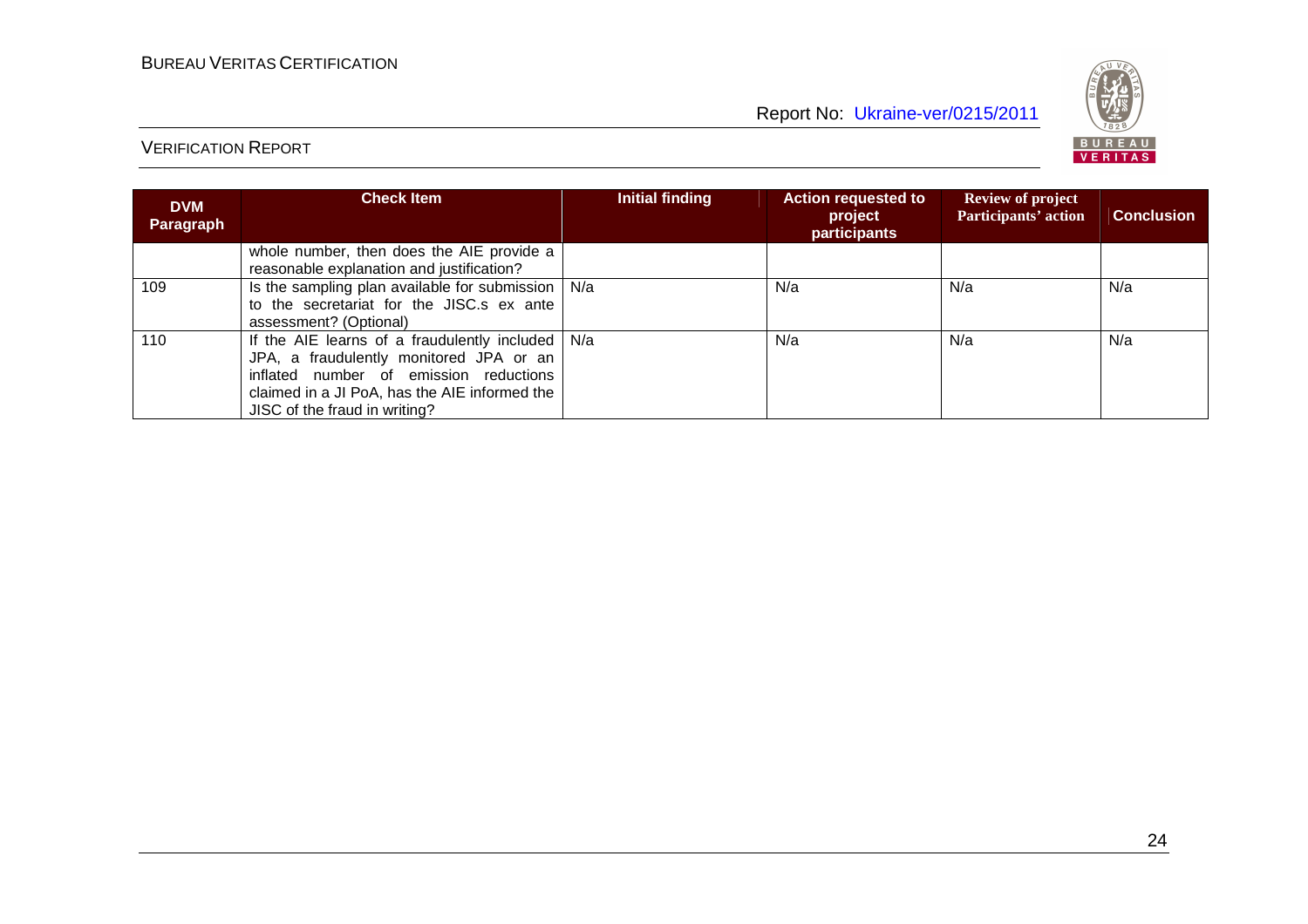

#### VERIFICATION REPORT

### APPENDIX B: VERIFICATION TEAM

The verification team consists of the following personnel:

#### **Oleg Skoblyk, Specialist (Power Management)**

Team Leader, Climate Change Lead Verifier Bureau Veritas Ukraine HSE Department Project Manager.

Oleg Skoblyk has graduated from National Technical University of Ukraine 'Kyiv Polytechnic University" with specialty Power Management. He has successfully completed IRCA registered Lead Auditor Training Course for Environment Management Systems and Quality Management Systems. Oleg Skoblyk has undergone intensive training on Clean Development Mechanism /Joint Implementation and he is involved in the determination/verification of 29 JI projects.

#### **Kateryna Zinevych, M.Sci. (environmental science)**

Team Member, Climate Change Lead Verifier Bureau Veritas Ukraine Health, Safety and Environment Department Project Manager

Kateryna Zinevych has graduated from National University of Kyiv-Mohyla Academy with the Master Degree in Environmental Science. She has experience at working in a professional position (analytics) involving the exercise of judgment, problem solving and communication with other professional and managerial personnel as well as customers and other interested parties at analytical centre "Dergzovnishinform" and "Burea Veritas Ukraine" LLC. She has successfully completed IRCA registered Lead Auditor Training Course for Environment Management Systems and Quality Management Systems. She has successfully completed Climate Change Verifier Training Course and she participated as verifier in the determination/verification of 26 JI projects.